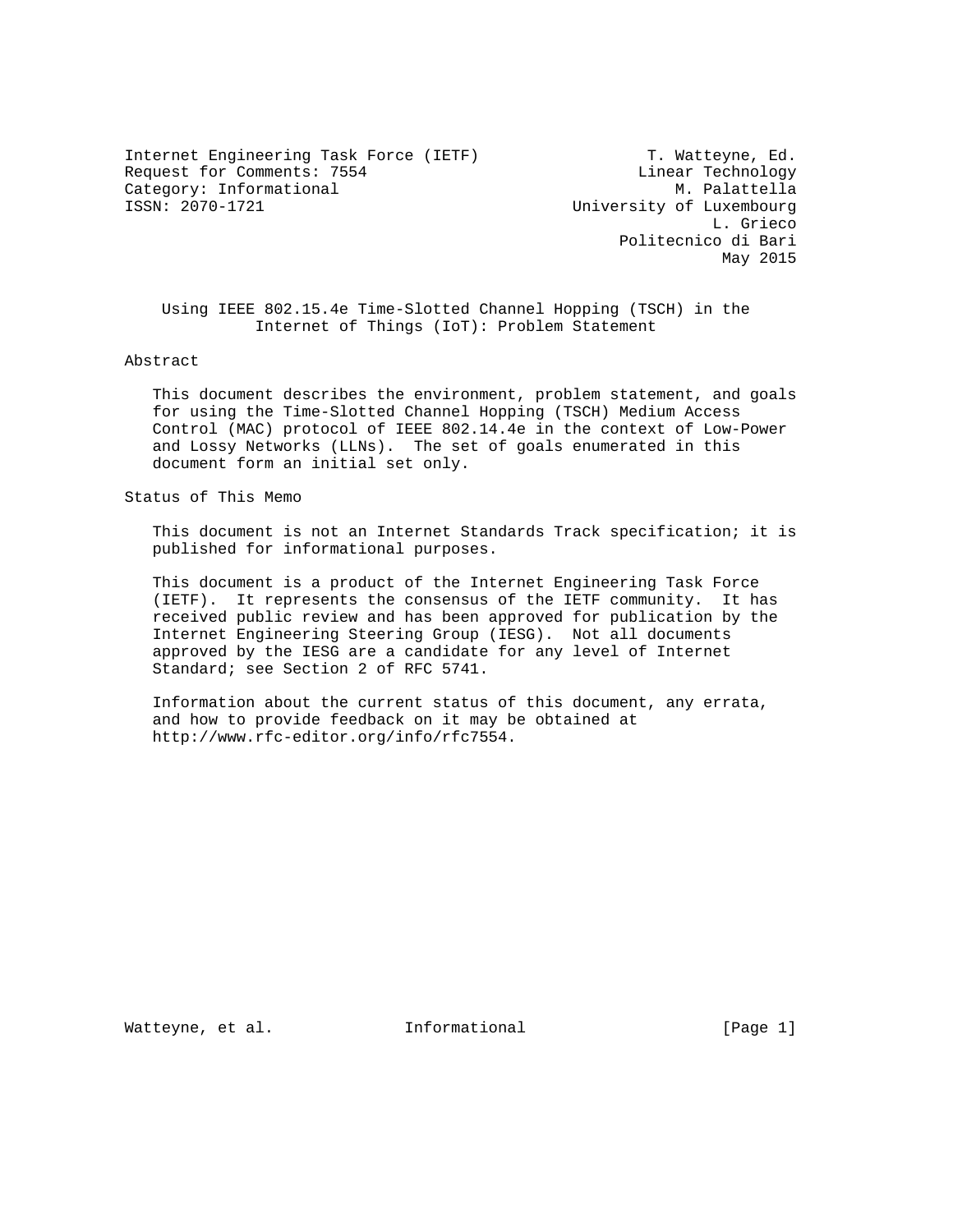Copyright Notice

 Copyright (c) 2015 IETF Trust and the persons identified as the document authors. All rights reserved.

 This document is subject to BCP 78 and the IETF Trust's Legal Provisions Relating to IETF Documents

 (http://trustee.ietf.org/license-info) in effect on the date of publication of this document. Please review these documents carefully, as they describe your rights and restrictions with respect to this document. Code Components extracted from this document must include Simplified BSD License text as described in Section 4.e of the Trust Legal Provisions and are provided without warranty as described in the Simplified BSD License.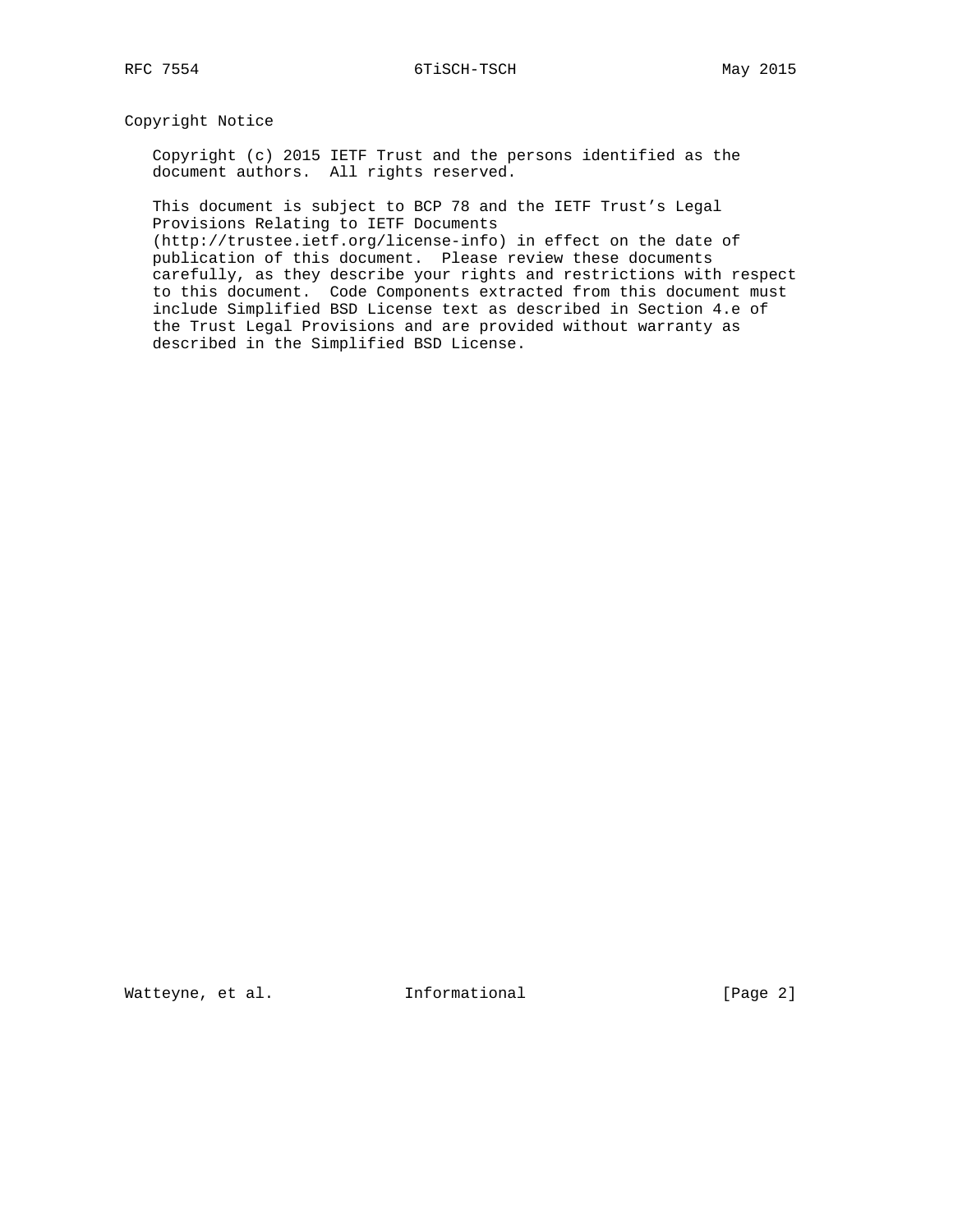| Table of Contents |                                                                                                            |
|-------------------|------------------------------------------------------------------------------------------------------------|
| 1.                | Introduction $\ldots \ldots \ldots \ldots \ldots \ldots \ldots$<br>4                                       |
| 2.1               | 5                                                                                                          |
| 3.                | 7                                                                                                          |
| 3.1.              | 8                                                                                                          |
| 3.2.              | 8                                                                                                          |
| 3.3.              | 8                                                                                                          |
| 3.4.              | 8<br>Routing and Timing Parents                                                                            |
| 3.5.              | 9                                                                                                          |
| 3.6.              | 9                                                                                                          |
| 3.7.              | 9<br>Deterministic Behavior                                                                                |
| 3.8.              | Scheduling Mechanisms<br>10                                                                                |
| 3.9.              | Secure Communication<br>10                                                                                 |
| 4.                | 11                                                                                                         |
|                   | 11                                                                                                         |
| 5.1.              | Normative References<br>11                                                                                 |
| 5.2.              | Informative References<br>11                                                                               |
| Appendix A.       | TSCH Protocol Highlights<br>15                                                                             |
| A.1.              | 15                                                                                                         |
| A.2.              | 15                                                                                                         |
| A.3.              | 15                                                                                                         |
| A.4.              | 16                                                                                                         |
| A.5.              | Dedicated vs. Shared Cells<br>17                                                                           |
| A.6.              | Absolute Slot Number<br>17                                                                                 |
| A.7.              | 17                                                                                                         |
| A.8.              | Time Synchronization<br>18                                                                                 |
| A.9.              | 19                                                                                                         |
|                   | A.10. Network TSCH Schedule<br>19                                                                          |
|                   | 19                                                                                                         |
|                   |                                                                                                            |
|                   | 20<br>A.12. Information Elements<br>20                                                                     |
|                   |                                                                                                            |
| Appendix B.       | 21                                                                                                         |
|                   | 21<br>B.1. Collision-Free Communication                                                                    |
| B.2.              | Multi-Channel vs. Channel Hopping<br>21                                                                    |
| B.3.              | Cost of (Continuous) Synchronization<br>21                                                                 |
| B.4.              | 21                                                                                                         |
| B.5.              | 22<br>Multiple Concurrent Slotframes                                                                       |
|                   | 22                                                                                                         |
|                   | 23<br>Authors' Addresses<br>والمناور والمناور والوالد المناور والمناور والمناور والمناور والمناور والمناور |

Watteyne, et al. 1nformational 1999 [Page 3]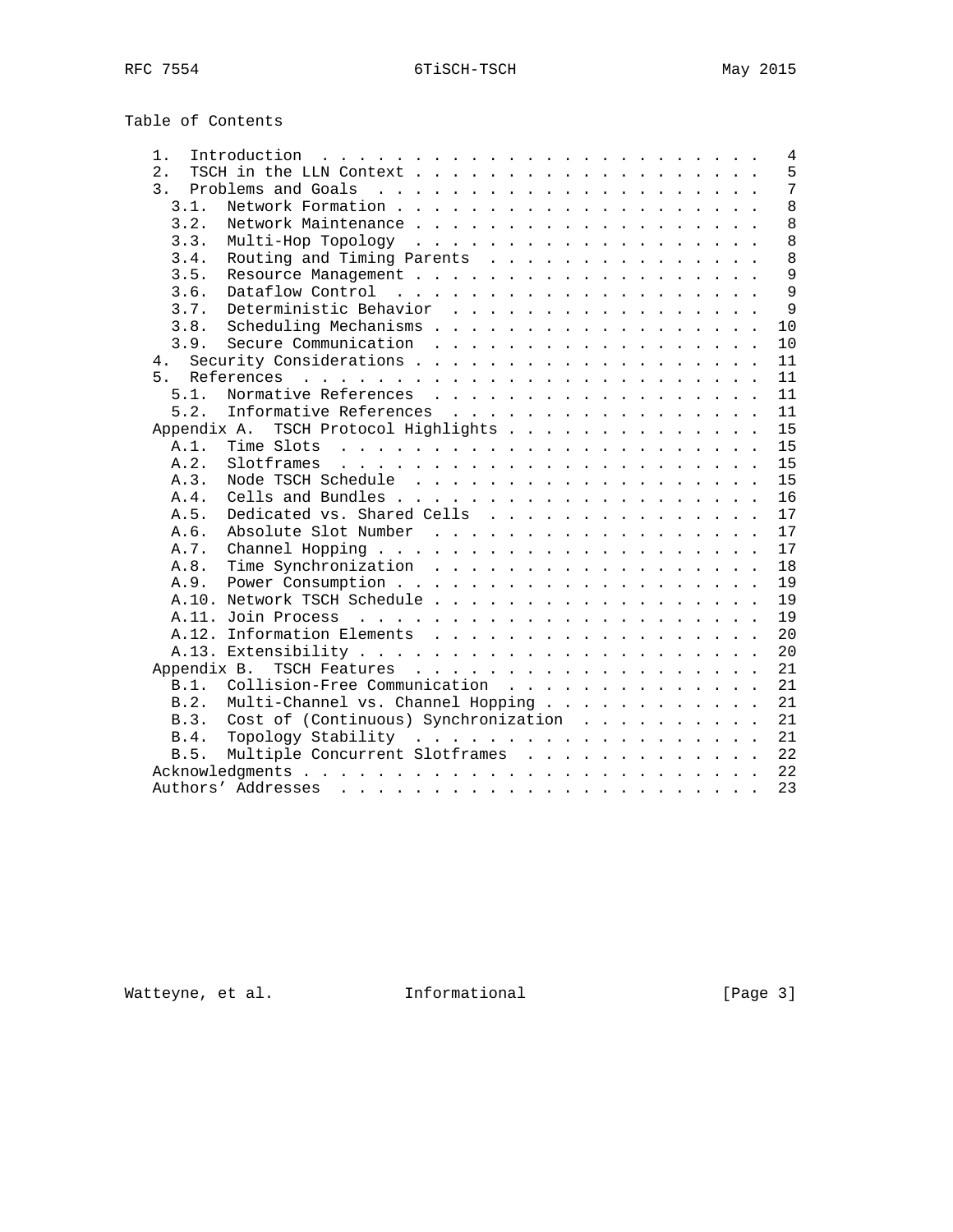# 1. Introduction

 IEEE 802.15.4e [IEEE.802.15.4e] was published in 2012 as an amendment to the Medium Access Control (MAC) protocol defined by the IEEE 802.15.4 standard (of 2011) [IEEE.802.15.4]. IEEE 802.15.4e will be rolled into the next revision of IEEE 802.15.4, scheduled to be published in 2015. The Time-Slotted Channel Hopping (TSCH) mode of IEEE 802.15.4e is the object of this document. The term "TSCH" refers to TSCH as used in [IEEE.802.15.4e].

 This document describes the main issues arising from the adoption of the TSCH in the LLN context, following the terminology defined in [TERMS-6TISCH]. Appendix A further gives an overview of the key features of the TSCH amendment to IEEE 802.15.4e. Appendix B details features of TSCH, which might be interesting for the work of the 6TiSCH WG.

 TSCH was designed to allow IEEE 802.15.4 devices to support a wide range of applications including, but not limited to, industrial ones [IEEE.802.15.4e]. At its core is a medium access technique that uses time synchronization to achieve low-power operation and channel hopping to enable high reliability. Synchronization accuracy impacts power consumption and can vary from microseconds to milliseconds depending on the solution. This is very different from the "legacy" IEEE 802.15.4 MAC protocol and is therefore better described as a "redesign". TSCH does not amend the physical layer, i.e., it can operate on any hardware that is compliant with IEEE 802.15.4.

 IEEE 802.15.4e is the latest generation of ultra-lower power and reliable networking solutions for LLNs. [RFC5673] discusses industrial applications and highlights the harsh operating conditions as well as the stringent reliability, availability, and security requirements for an LLN to operate in an industrial environment. In these environments, vast deployment environments with large (metallic) equipment cause multi-path fading and interference to thwart any attempt of a single-channel solution to be reliable; the channel agility of TSCH is the key to its ultra-high reliability. Commercial networking solutions are available today in which nodes consume 10's of microamps on average [CurrentCalculator] with end-to end packet delivery ratios over 99.999% [Doherty07channel].

 IEEE 802.15.4e has been designed for low-power constrained devices, often called "motes". Several terms are used in the IETF to refer to those devices, including "LLN nodes" [RFC7102] and "constrained nodes" [RFC7228]. In this document, we use the generic (and shorter) term "node", used as a synonym for "LLN node", "constrained node", or "mote".

Watteyne, et al. 1nformational 1999 [Page 4]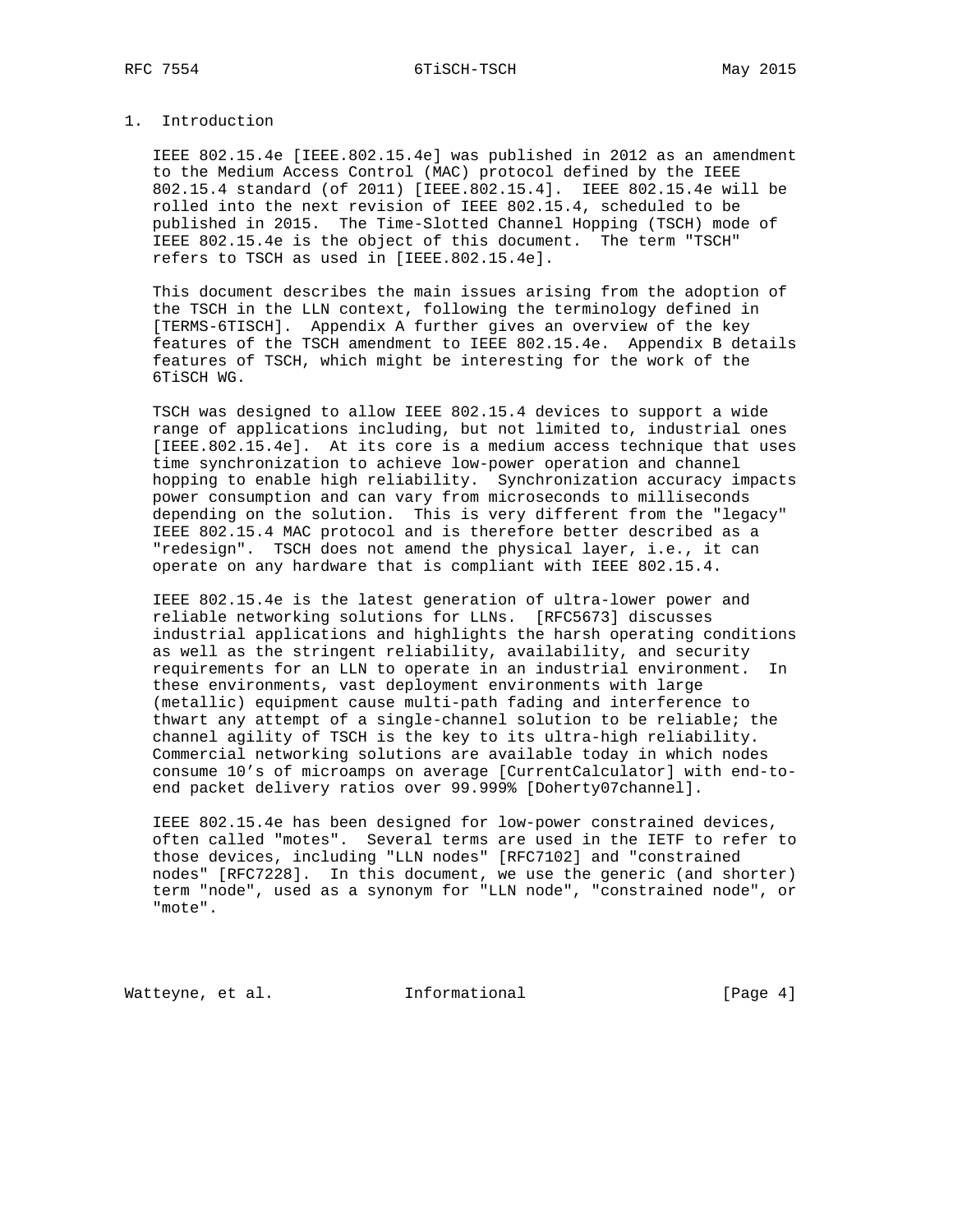Enabling the LLN protocol stack to operate in industrial environments opens up new application domains for these networks. Sensors deployed in smart cities [RFC5548] will be able to be installed for years without needing battery replacement. "Umbrella" networks will interconnect smart elements from different entities in smart buildings [RFC5867]. Peel-and-stick switches will obsolete the need for costly conduits for lighting solutions in smart homes [RFC5826].

 TSCH focuses on the MAC layer only. This clean layering allows for TSCH to fit under an IPv6-enabled protocol stack for LLNs, running an IPv6 over Low-Power Wireless Personal Area Network (6LoWPAN) [RFC6282], the IPv6 Routing Protocol for Low-Power and Lossy Networks (RPL) [RFC6550], and the Constrained Application Protocol (CoAP) [RFC7252]. What is missing is a functional entity that is in charge of scheduling TSCH time slots for frames to be sent on. In this document, we refer to this entity as the "Logical Link Control" (LLC), bearing in mind that realizations of this entity can be of different types, including a distributed protocol or a centralized server in charge of scheduling.

 While [IEEE.802.15.4e] defines the mechanisms for a TSCH node to communicate, it does not define the policies to build and maintain the communication schedule, match that schedule to the multi-hop paths maintained by RPL, adapt the resources allocated between neighbor nodes to the data traffic flows, enforce a differentiated treatment for data generated at the application layer and signaling messages needed by 6LoWPAN and RPL to discover neighbors, react to topology changes, self-configure IP addresses, or manage keying material.

 In other words, TSCH is designed to allow optimizations and strong customizations, simplifying the merging of TSCH with a protocol stack based on IPv6, 6LoWPAN, and RPL.

2. TSCH in the LLN Context

 To map the services required by the IP layer to the services provided by the link layer, an adaptation layer is used [Palattella12standardized]. In 2007, the 6LoWPAN WG started working on specifications for transmitting IPv6 packets over IEEE 802.15.4 networks [RFC4919]. A low-power Wireless Personal Area Network (WPAN) is typically composed of a large number of battery-powered devices that are deployed at locations that are unknown a priori. Nodes form a star or a mesh topology and communicate with one another at a low datarate and using short frames. The wireless nature of the links means that they are unreliable in nature. Nodes turn off their radio interface most of the time to conserve energy. Given these

Watteyne, et al. 1nformational 1999 [Page 5]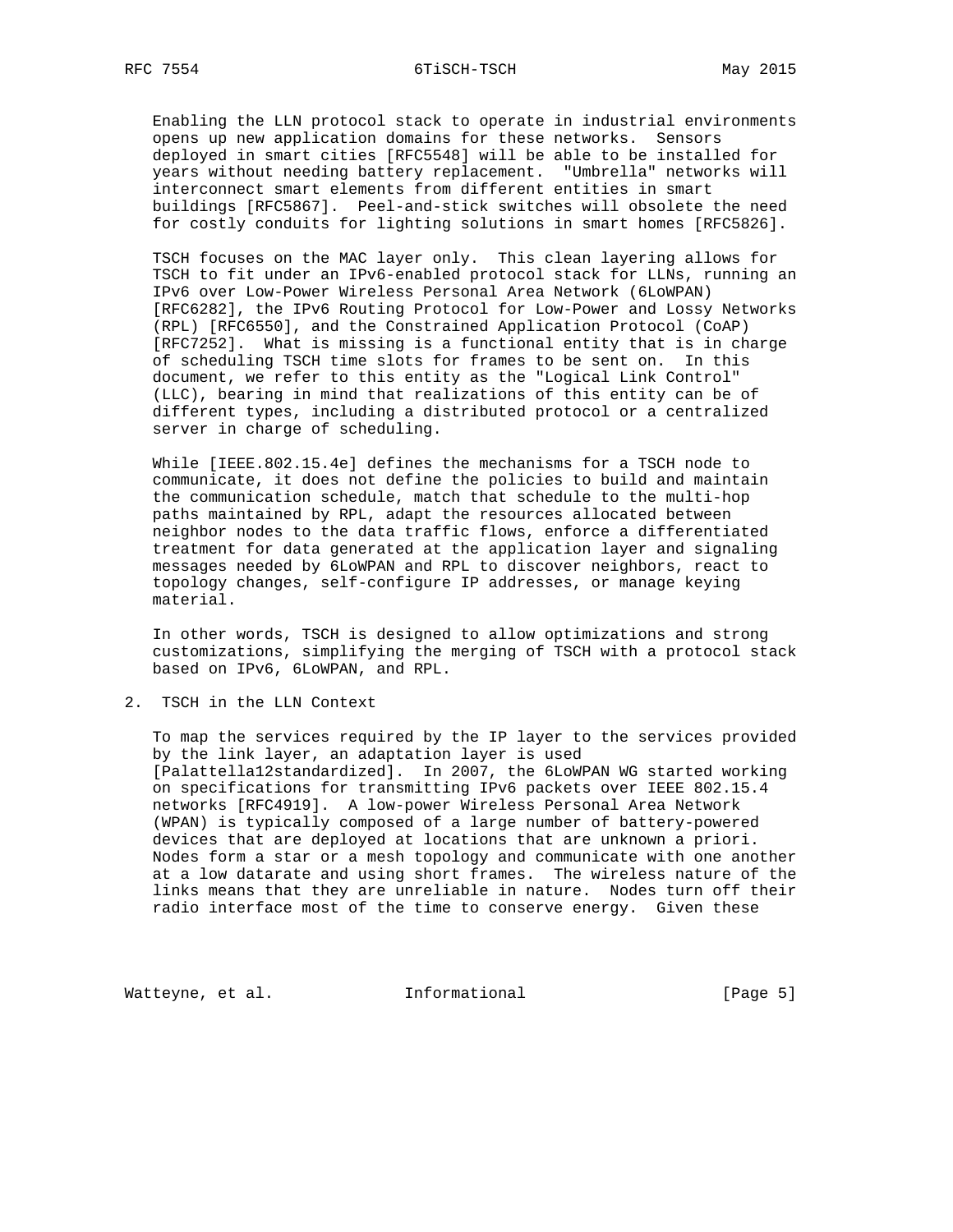features, it is clear that the adoption of IPv6 on top of a low-power WPAN is not straightforward but poses strong requirements for the optimization of this adaptation layer.

 For instance, due to the IPv6 default minimum MTU size (1280 bytes), an unfragmented IPv6 packet is too large to fit in an IEEE 802.15.4 frame. Moreover, the overhead due to the 40-byte-long IPv6 header wastes the scarce bandwidth available at the PHY layer [RFC4944]. For these reasons, the 6LoWPAN WG has defined an effective adaptation layer [RFC6282]. Further issues encompass the autoconfiguration of IPv6 addresses [RFC2460] [RFC4862], the compliance with the recommendation on supporting link-layer subnet broadcast in shared networks [RFC3819], the reduction of routing and management overhead [RFC6606], the adoption of lightweight application protocols (or novel data encoding techniques), and the support for security mechanisms (confidentiality and integrity protection, device bootstrapping, key establishment, and management).

 These features can run on top of TSCH. There are, however, important issues to solve, as highlighted in Section 3.

 Routing issues are challenging for 6LoWPAN, given the low-power and lossy radio links, the battery-powered nodes, the multi-hop mesh topologies, and the frequent topology changes due to mobility. Successful solutions take into account the specific application requirements, along with IPv6 behavior and 6LoWPAN mechanisms [Palattella12standardized]. The ROLL WG has defined RPL in [RFC6550]. RPL can support a wide variety of link layers, including ones that are constrained, potentially lossy, or typically utilized in conjunction with host or router devices with very limited resources, as in building/home automation [RFC5867] [RFC5826], industrial environments [RFC5673], and urban applications [RFC5548]. RPL is able to quickly build up network routes, distribute routing knowledge among nodes, and adapt to a changing topology. In a typical setting, nodes are connected through multi-hop paths to a small set of root devices, which are usually responsible for data collection and coordination. For each of them, a Destination- Oriented Directed Acyclic Graph (DODAG) is created by accounting for link costs, node attributes/status information, and an Objective Function, which maps the optimization requirements of the target scenario.

 The topology is set up based on a Rank metric, which encodes the distance of each node with respect to its reference root, as specified by the Objective Function. Regardless of the way it is computed, the Rank monotonically decreases along the DODAG towards the root, building a gradient. RPL encompass different kinds of traffic and signaling information. Multipoint-to-Point (MP2P) is the

Watteyne, et al. 1nformational 1999 [Page 6]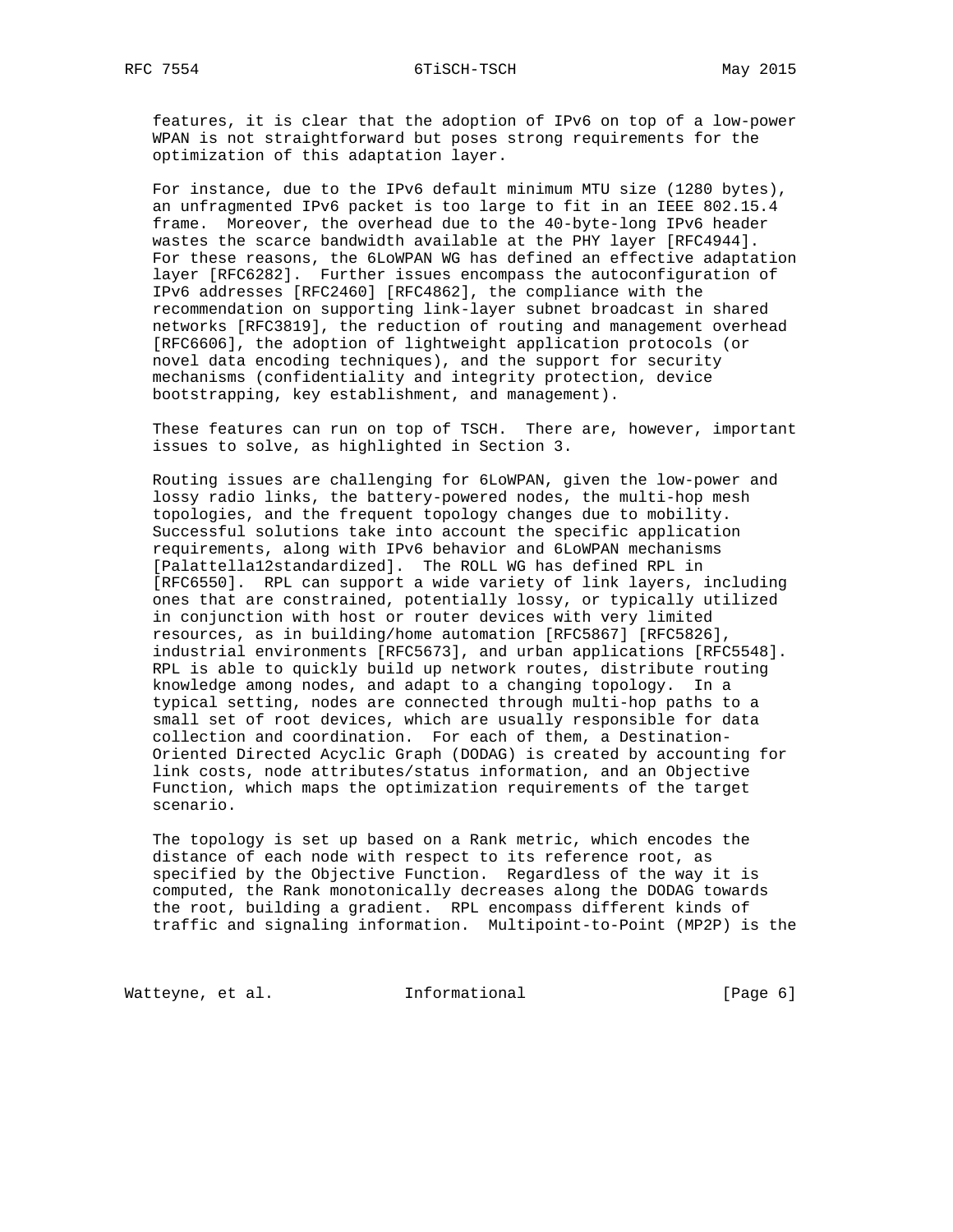dominant traffic in LLN applications. Data is routed towards nodes with some application relevance, such as the LLN gateway to the larger Internet or to the core of private IP networks. In general, these destinations are the DODAG roots and act as data collection points for distributed monitoring applications. Point-to-Multipoint (P2MP) data streams are used for actuation purposes, where messages are sent from DODAG roots to destination nodes. Point-to-Point (P2P) traffic allows communication between two devices belonging to the same LLN, such as a sensor and an actuator. A packet flows from the source to the common ancestor of those two communicating devices, then downward towards the destination. Therefore, RPL has to discover both upward routes (i.e., from nodes to DODAG roots) in order to enable MP2P and P2P flows and downward routes (i.e., from DODAG roots to nodes) to support P2MP and P2P traffic.

 Section 3 highlights the challenges that need to be addressed to use RPL on top of TSCH.

 Open-source initiatives have emerged around TSCH, with the OpenWSN project [OpenWSN] [OpenWSNETT] being the first open-source implementation of a standards-based protocol stack. This implementation was used as the foundation for an IP for the Smart Objects Alliance (IPSO) [IPSO] interoperability event in 2011. In the absence of a standardized scheduling mechanism for TSCH, a "slotted Aloha" schedule was used.

# 3. Problems and Goals

 As highlighted in Appendix A, TSCH differs from other low-power MAC protocols because of its scheduled nature. TSCH defines the mechanisms to execute a communication schedule; yet, it is the entity that sets up the schedule that controls the topology of the network. This scheduling entity also controls the resources allocated to each link in that topology.

 How this entity should operate is out of scope of TSCH. The remainder of this section highlights the problems this entity needs to address. For simplicity, we refer to this entity by the generic name "LLC". Note that the 6top sublayer, currently being defined in [SUBLAYER-6top], can be seen as an embodiment of this generic "LLC".

 Some of the issues the LLC needs to target might overlap with the scope of other protocols (e.g., 6LoWPAN, RPL, and RSVP). In this case, the LLC will profit from the services provided by other protocols to pursue these objectives.

Watteyne, et al. 1nformational 1999 [Page 7]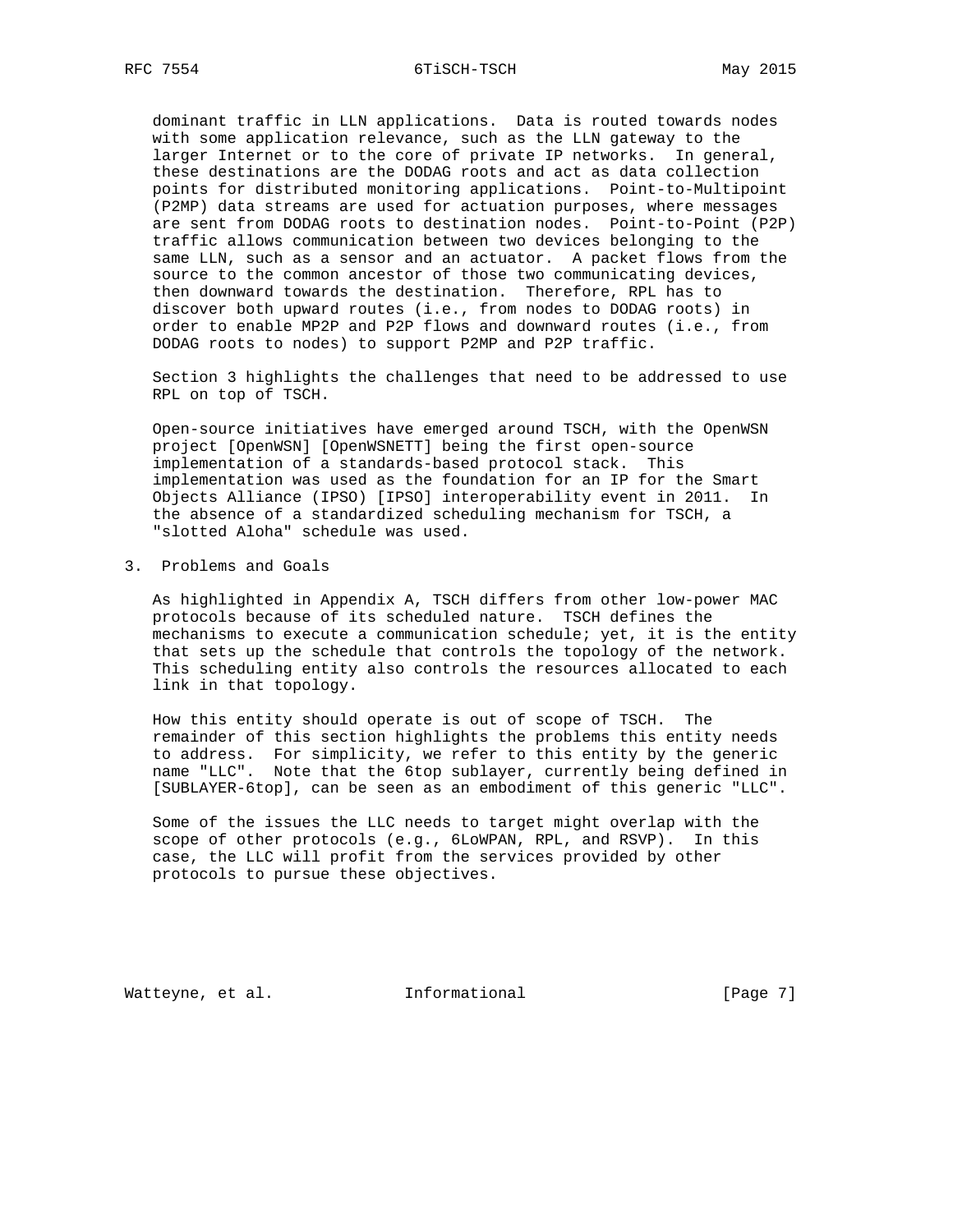# 3.1. Network Formation

 The LLC needs to control the way the network is formed, including how new nodes join and how already joined nodes advertise the presence of the network. The LLC needs to:

- 1. Define the Information Elements included in the Enhanced Beacons (EBs) [IEEE.802.15.4e] advertising the presence of the network.
- 2. (For a new node), define rules to process and filter received EBs.
- 3. Define the joining procedure. This might include a mechanism to assign a unique 16-bit address to a node and the management of initial keying material.
- 4. Define a mechanism to secure the joining process and the subsequent optional process of scheduling more communication cells.
- 3.2. Network Maintenance

 Once a network is formed, the LLC needs to maintain the network's health, allowing for nodes to stay synchronized. The LLC needs to:

- 1. Manage each node's time source neighbor.
- 2. Define a mechanism for a node to update the join priority it announces in its EB.
- 3. Schedule transmissions of EBs to advertise the presence of the network.
- 3.3. Multi-Hop Topology

 RPL, given a weighted connectivity graph, determines multi-hop routes. The LLC needs to:

- 1. Define a mechanism to gather topological information, node and link state, which it can then feed to RPL.
- 2. Ensure that the TSCH schedule contains cells along the multi-hop routes identified by RPL (a cell in a TSCH schedule is an atomic "unit" of resource, see Section 3.5).
- 3. Where applicable, maintain independent sets of cells to transport independent flows of data.

Watteyne, et al. 1nformational 1999 [Page 8]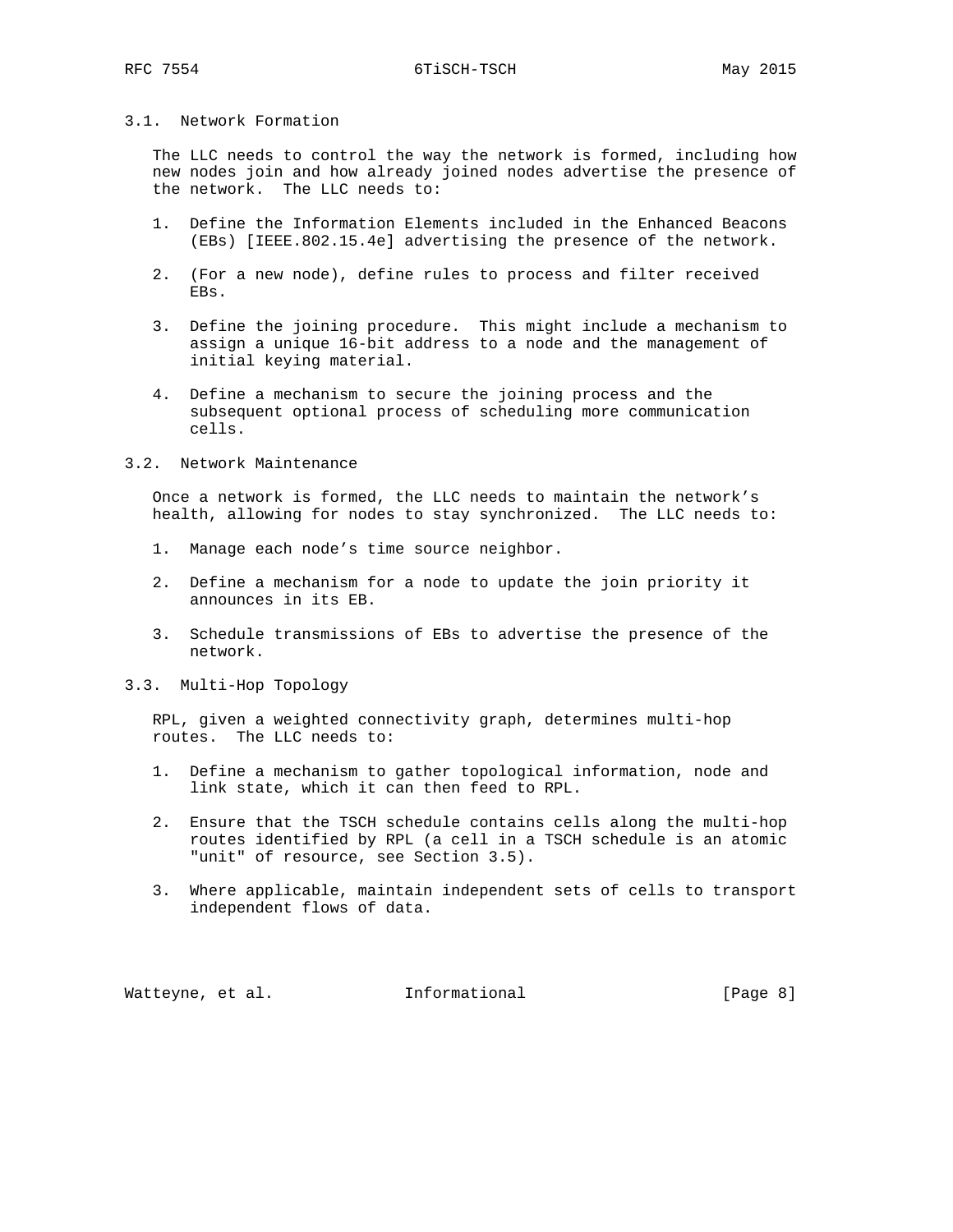3.4. Routing and Timing Parents

 At all times, a TSCH node needs to have a time-source neighbor to which it can synchronize. Therefore, LLC needs to assign a time source neighbor to allow for correct operation of the TSCH network. A time-source neighbor could, or not, be taken from the RPL routing parent set.

3.5. Resource Management

 A cell in a TSCH schedule is an atomic "unit" of resource. The number of cells to assign between neighbor nodes needs to be appropriate for the size of the traffic flow. The LLC needs to:

- 1. Define a mechanism for neighbor nodes to exchange information about their schedule and, if applicable, negotiate the addition/ deletion of cells.
- 2. Allow for an entity (e.g., a set of devices, a distributed protocol, a Path Computation Element (PCE), etc.) to take control of the schedule.
- 3.6. Dataflow Control

 TSCH defines mechanisms for a node to signal when it cannot accept an incoming packet. It does not, however, define the policy that determines when to stop accepting packets. The LLC needs to:

- 1. Allow for the implementation and configuration of policy to queue incoming and outgoing packets.
- 2. Manage the buffer space, and indicate to TSCH when to stop accepting incoming packets.
- 3. Handle transmissions that have failed. A transmission is declared failed when TSCH has retransmitted the packet multiple times, without receiving an acknowledgment. This covers both dedicated and shared cells.
- 3.7. Deterministic Behavior

 As highlighted in [RFC5673], in some applications, data is generated periodically and has a well-understood data bandwidth requirement, which is deterministic and predictable. The LLC needs to:

 1. Ensure that the data is delivered to its final destination before a deadline possibly determined by the application.

Watteyne, et al. 1nformational 1999 [Page 9]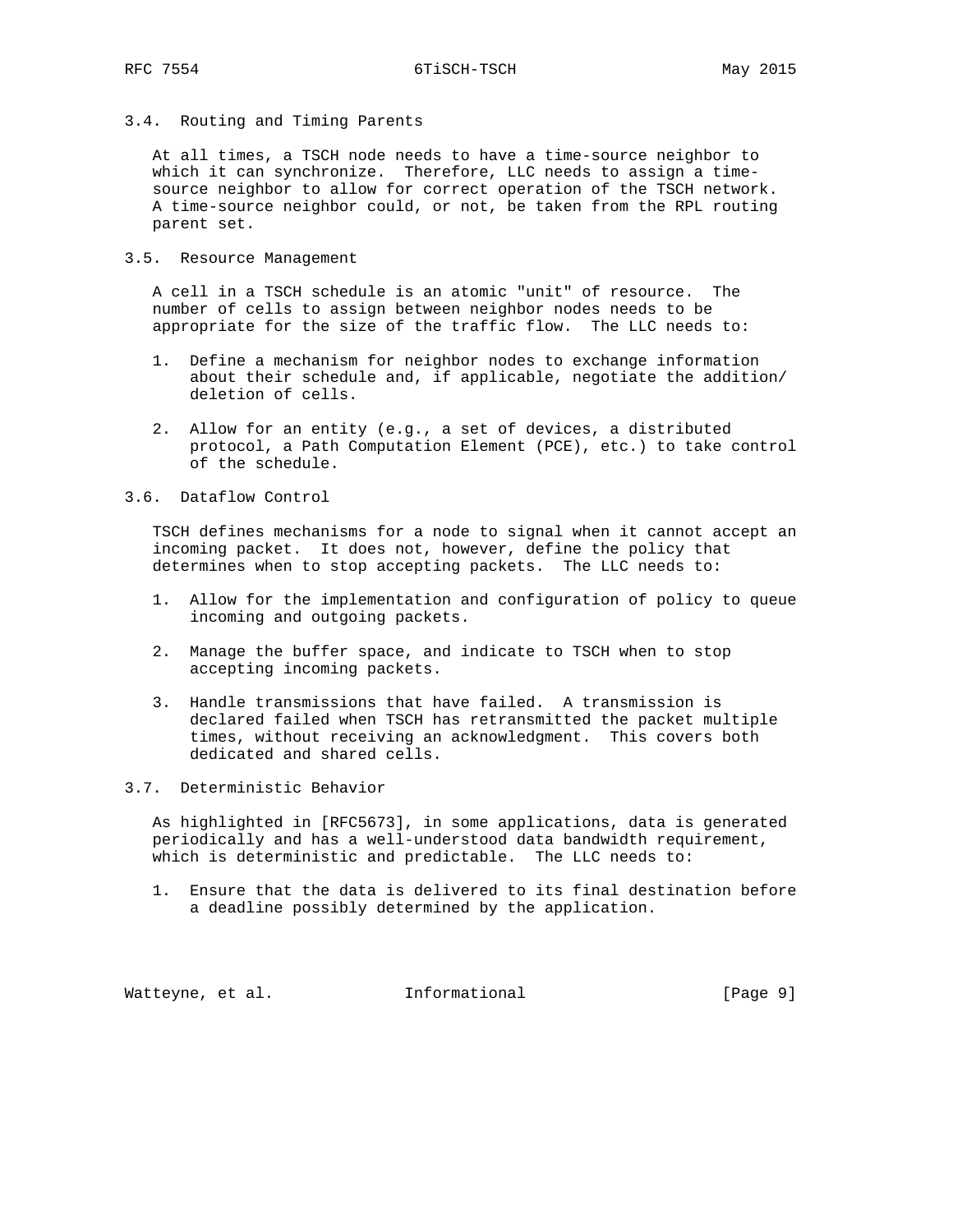RFC 7554 6TiSCH-TSCH May 2015

- 2. Provide a mechanism for such deterministic flows to coexist with bursty or infrequent traffic flows of different priorities.
- 3.8. Scheduling Mechanisms

 Several scheduling mechanisms can be envisioned and could possibly coexist in the same network. For example, [RPL] describes how the allocation of bandwidth can be optimized by an external PCE [RFC4655]. Another centralized (PCE-based) traffic-aware scheduling algorithm is defined in [TASA-PIMRC]. Alternatively, two neighbor nodes can adapt the number of cells autonomously by monitoring the amount of traffic and negotiating the allocation to extra cell when needed. An example of a decentralized algorithm (i.e., no PCE is needed) is provided in [Tinka10decentralized]. This mechanism can be used to establish multi-hop paths in a fashion similar to RSVP [RFC2205]. The LLC needs to:

- 1. Provide a mechanism for two devices to negotiate the allocation and deallocation of cells between them.
- 2. Provide a mechanism for the device to monitor and manage the capabilities of a node several hops away.
- 3. Define a mechanism for these different scheduling mechanisms to coexist in the same network.
- 3.9. Secure Communication

 Given some keying material, TSCH defines mechanisms to encrypt and authenticate MAC frames. It does not define how this keying material is generated. The LLC needs to:

- 1. Define the keying material and authentication mechanism needed by a new node to join an existing network.
- 2. Define a mechanism to allow for the secure transfer of application data between neighbor nodes.
- 3. Define a mechanism to allow for the secure transfer of signaling data between nodes and the LLC.

Watteyne, et al. 1nformational 1999 [Page 10]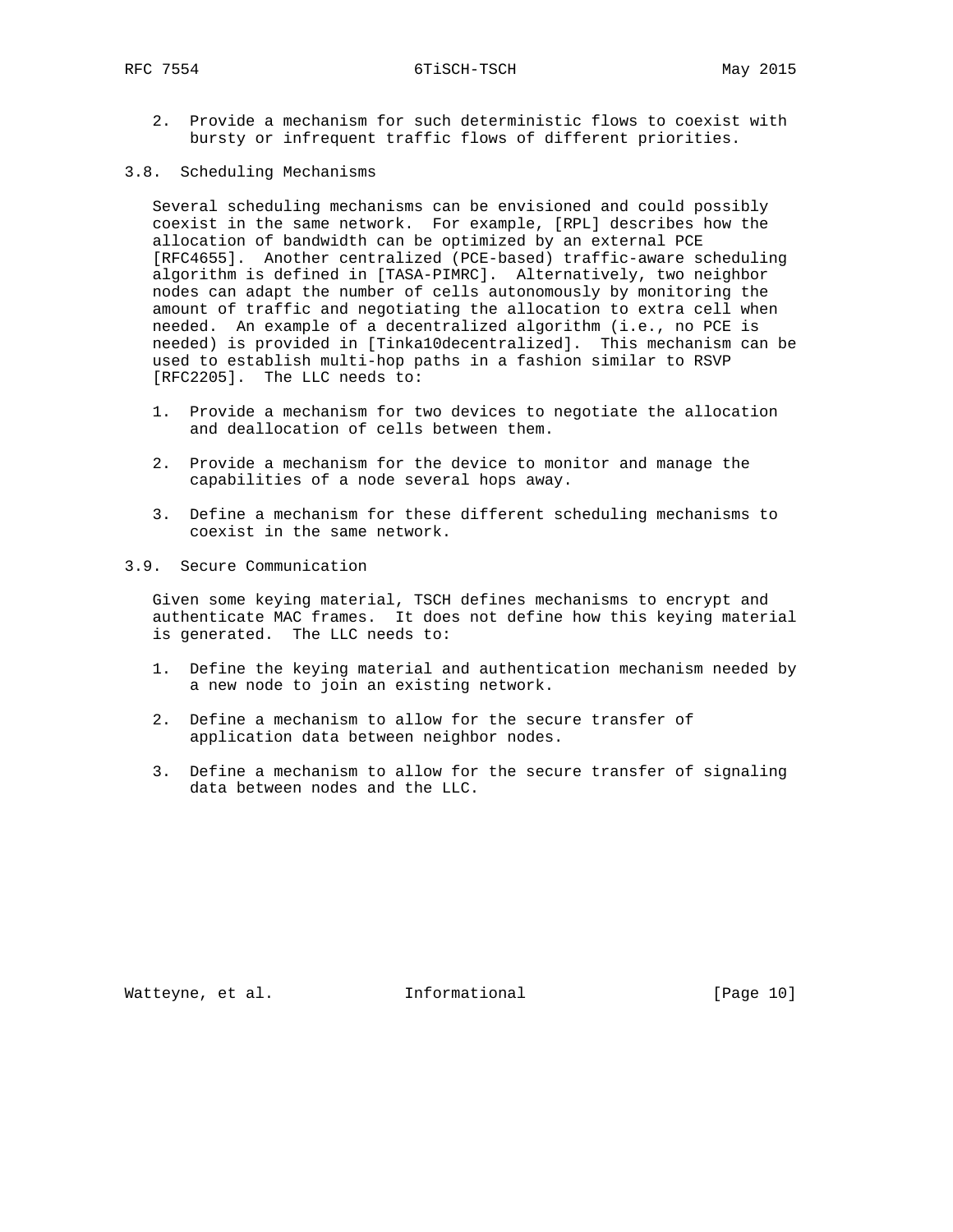4. Security Considerations

 This memo is an informational overview of existing standards and does not define any new mechanisms or protocols.

 It does describe the need for the 6TiSCH WG to define a secure solution. In particular, Section 3.1 describes security in the join process. Section 3.9 discusses data-frame protection.

- 5. References
- 5.1. Normative References
	- [IEEE.802.15.4]

 IEEE, "IEEE Standard for Local and metropolitan area networks -- Part. 15.4: Low-Rate Wireless Personal Area Networks", IEEE Std. 802.15.4-2011, September 2011.

[IEEE.802.15.4e]

 IEEE, "IEEE Standard for Local and metropolitan area networks -- Part 15.4: Low-Rate Wireless Personal Area Networks (LR-WPANs) Amendment 1: MAC sublayer", IEEE Std. 802.15.4e-2012, April 2012.

- 5.2. Informative References
	- [CurrentCalculator]

 Linear Technology, "Application Note: Using the Current Calculator to Estimate Mote Power", August 2012, <http://www.linear.com/docs/43189>.

[Doherty07channel]

 Doherty, L., Lindsay, W., and J. Simon, "Channel-Specific Wireless Sensor Network Path Data", IEEE International Conference on Computer Communications and Networks (ICCCN), pp. 89-94, 2007.

- [IPSO] IPSO Alliance, "IP for Smart Objects Alliance Homepage", <http://www.ipso-alliance.org/>.
- [OpenWSN] "Berkeley's OpenWSN Project Homepage", <http://www.openwsn.org/>.

Watteyne, et al. 1nformational 1999 [Page 11]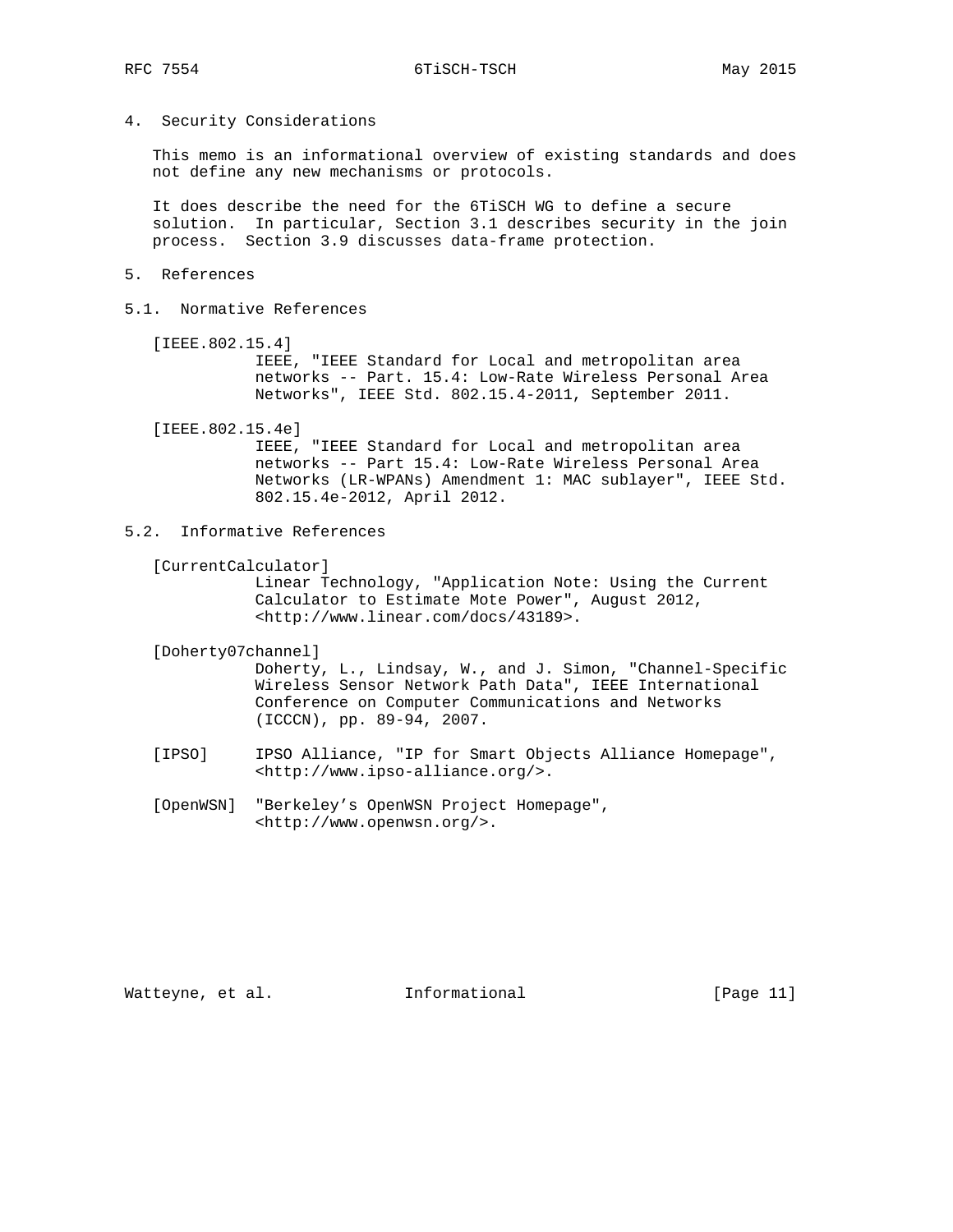[OpenWSNETT]

 Watteyne, T., Vilajosana, X., Kerkez, B., Chraim, F., Weekly, K., Wang, Q., Glaser, S., and K. Pister, "OpenWSN: A Standards-Based Low-Power Wireless Development Environment", Transactions on Emerging Telecommunications Technologies, Volume 23: Issue 5, August 2012.

[Palattella12standardized]

 Palattella, MR., Accettura, N., Vilajosana, X., Watteyne, T., Grieco, LA., Boggia, G., and M. Dohler, "Standardized Protocol Stack For The Internet Of (Important) Things", IEEE Communications Surveys and Tutorials, Volume: 15, Issue 3, December 2012.

- [RFC2205] Braden, R., Ed., Zhang, L., Berson, S., Herzog, S., and S. Jamin, "Resource ReSerVation Protocol (RSVP) -- Version 1 Functional Specification", RFC 2205, DOI 10.17487/RFC2205, September 1997, <http://www.rfc-editor.org/info/rfc2205>.
- [RFC2460] Deering, S. and R. Hinden, "Internet Protocol, Version 6 (IPv6) Specification", RFC 2460, DOI 10.17487/RFC2460, December 1998, <http://www.rfc-editor.org/info/rfc2460>.
- [RFC3819] Karn, P., Ed., Bormann, C., Fairhurst, G., Grossman, D., Ludwig, R., Mahdavi, J., Montenegro, G., Touch, J., and L. Wood, "Advice for Internet Subnetwork Designers", BCP 89, RFC 3819, DOI 10.17487/RFC3819, July 2004, <http://www.rfc-editor.org/info/rfc3819>.
- [RFC4655] Farrel, A., Vasseur, J., and J. Ash, "A Path Computation Element (PCE)-Based Architecture", RFC 4655, DOI 10.17487/RFC4655, August 2006, <http://www.rfc-editor.org/info/rfc4655>.
- [RFC4862] Thomson, S., Narten, T., and T. Jinmei, "IPv6 Stateless Address Autoconfiguration", RFC 4862, DOI 10.17487/RFC4862, September 2007, <http://www.rfc-editor.org/info/rfc4862>.
- [RFC4919] Kushalnagar, N., Montenegro, G., and C. Schumacher, "IPv6 over Low-Power Wireless Personal Area Networks (6LoWPANs): Overview, Assumptions, Problem Statement, and Goals", RFC 4919, DOI 10.17487/RFC4919, August 2007, <http://www.rfc-editor.org/info/rfc4919>.

Watteyne, et al. 1nformational 1999 [Page 12]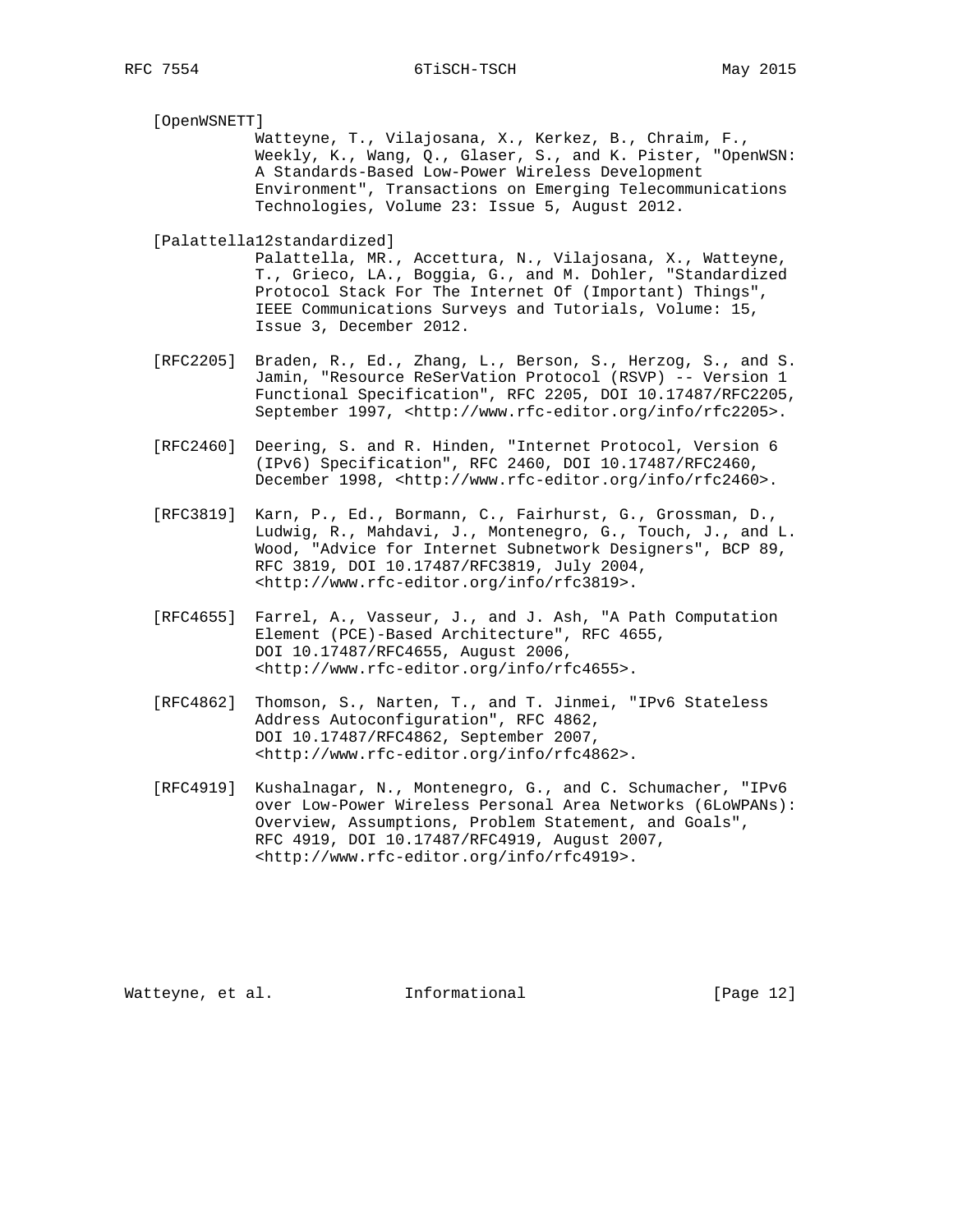- [RFC4944] Montenegro, G., Kushalnagar, N., Hui, J., and D. Culler, "Transmission of IPv6 Packets over IEEE 802.15.4 Networks", RFC 4944, DOI 10.17487/RFC4944, September 2007, <http://www.rfc-editor.org/info/rfc4944>.
- [RFC5548] Dohler, M., Ed., Watteyne, T., Ed., Winter, T., Ed., and D. Barthel, Ed., "Routing Requirements for Urban Low-Power and Lossy Networks", RFC 5548, DOI 10.17487/RFC5548, May 2009, <http://www.rfc-editor.org/info/rfc5548>.
- [RFC5673] Pister, K., Ed., Thubert, P., Ed., Dwars, S., and T. Phinney, "Industrial Routing Requirements in Low-Power and Lossy Networks", RFC 5673, DOI 10.17487/RFC5673, October 2009, <http://www.rfc-editor.org/info/rfc5673>.
- [RFC5826] Brandt, A., Buron, J., and G. Porcu, "Home Automation Routing Requirements in Low-Power and Lossy Networks", RFC 5826, DOI 10.17487/RFC5826, April 2010, <http://www.rfc-editor.org/info/rfc5826>.
- [RFC5867] Martocci, J., Ed., De Mil, P., Riou, N., and W. Vermeylen, "Building Automation Routing Requirements in Low-Power and Lossy Networks", RFC 5867, DOI 10.17487/RFC5867, June 2010, <http://www.rfc-editor.org/info/rfc5867>.
- [RFC6282] Hui, J., Ed. and P. Thubert, "Compression Format for IPv6 Datagrams over IEEE 802.15.4-Based Networks", RFC 6282, DOI 10.17487/RFC6282, September 2011, <http://www.rfc-editor.org/info/rfc6282>.
- [RFC6550] Winter, T., Ed., Thubert, P., Ed., Brandt, A., Hui, J., Kelsey, R., Levis, P., Pister, K., Struik, R., Vasseur, JP., and R. Alexander, "RPL: IPv6 Routing Protocol for Low-Power and Lossy Networks", RFC 6550, DOI 10.17487/RFC6550, March 2012, <http://www.rfc-editor.org/info/rfc6550>.
- [RFC6606] Kim, E., Kaspar, D., Gomez, C., and C. Bormann, "Problem Statement and Requirements for IPv6 over Low-Power Wireless Personal Area Network (6LoWPAN) Routing", RFC 6606, DOI 10.17487/RFC6606, May 2012, <http://www.rfc-editor.org/info/rfc6606>.
- [RFC7102] Vasseur, JP., "Terms Used in Routing for Low-Power and Lossy Networks", RFC 7102, DOI 10.17487/RFC7102, January 2014, <http://www.rfc-editor.org/info/rfc7102>.

Watteyne, et al. 1nformational 1999 [Page 13]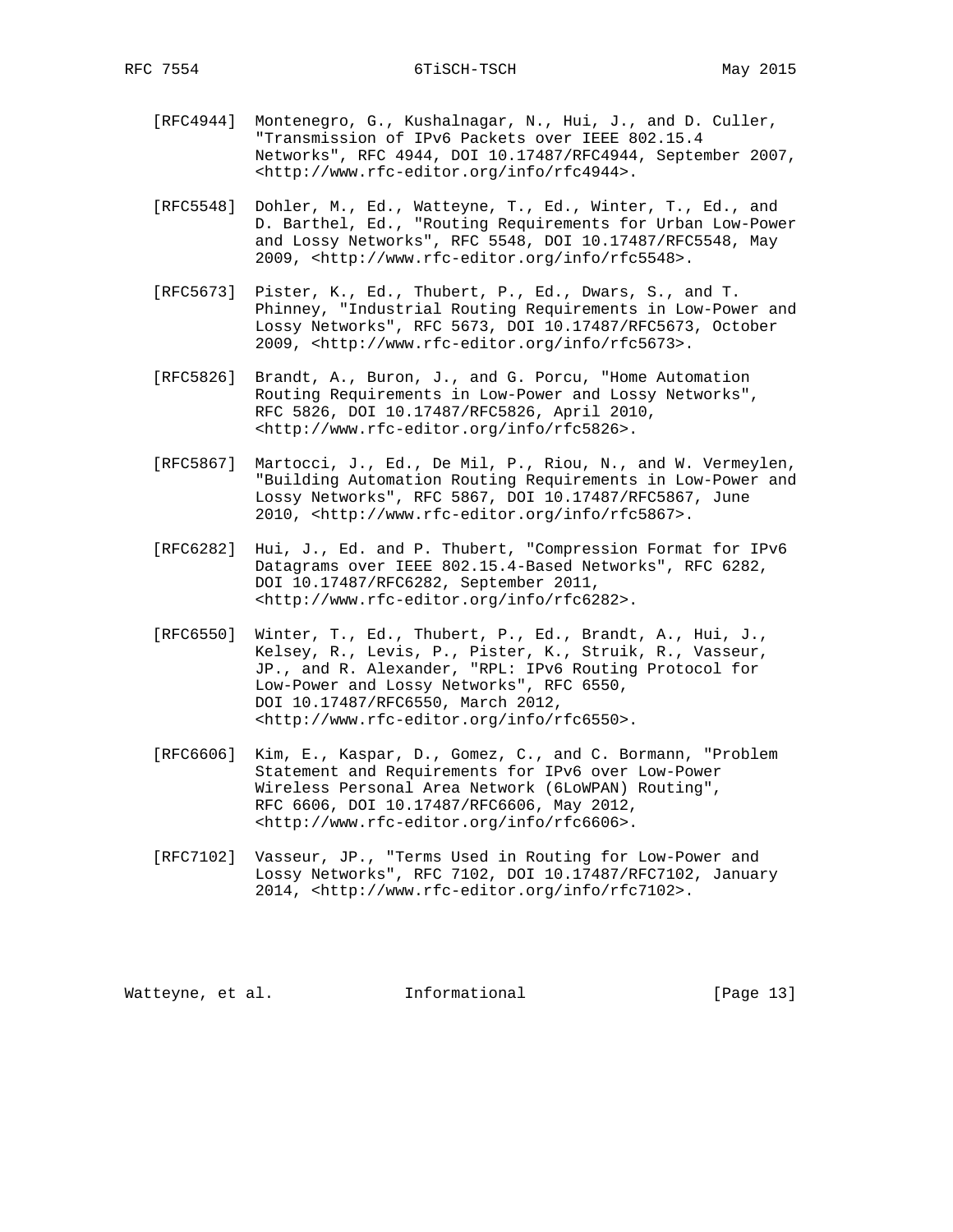- [RFC7228] Bormann, C., Ersue, M., and A. Keranen, "Terminology for Constrained-Node Networks", RFC 7228, DOI 10.17487/RFC7228, May 2014, <http://www.rfc-editor.org/info/rfc7228>.
- [RFC7252] Shelby, Z., Hartke, K., and C. Bormann, "The Constrained Application Protocol (CoAP)", RFC 7252, DOI 10.17487/RFC7252, June 2014, <http://www.rfc-editor.org/info/rfc7252>.
- [RPL] Phinney, T., Thubert, P., and R. Assimiti, "RPL applicability in industrial networks", Work in Progress, draft-ietf-roll-rpl-industrial-applicability-02, October 2013.

### [SUBLAYER-6top]

 Wang, Q., Vilajosana, X., and T. Watteyne, "6TiSCH Operation Sublayer (6top)", Work in Progress, draft-wang- 6tisch-6top-sublayer-01, July 2014.

#### [TASA-PIMRC]

 Palattella, MR., Accettura, N., Dohler, M., Grieco, LA., and G. Boggia, "Traffic Aware Scheduling Algorithm for reliable low-power multi-hop IEEE 802.15.4e networks", IEEE 23rd International Symposium on Personal, Indoor and Mobile Radio Communications (PIMRC), pp. 327-332, September 2012.

#### [TERMS-6TISCH]

 Palattella, M., Thubert, P., Watteyne, T., and Q. Wang, "Terminology in IPv6 over the TSCH mode of IEEE 802.15.4e", Work in Progress, draft-ietf-6tisch terminology-04, March 2015.

### [Tinka10decentralized]

 Tinka, A., Watteyne, T., and K. Pister, "A Decentralized Scheduling Algorithm for Time Synchronized Channel Hopping", Ad Hoc Networks, 2010.

### [Watteyne09reliability]

 Watteyne, T., Mehta, A., and K. Pister, "Reliability Through Frequency Diversity: Why Channel Hopping Makes Sense", Proceedings of the 6th ACM Symposium on Performance Evaluation of Wireless Ad Hoc, Sensor, and Ubiquitous Networks (PE-WASUN), pp. 116-123, October 2009.

Watteyne, et al. 1nformational 1999 [Page 14]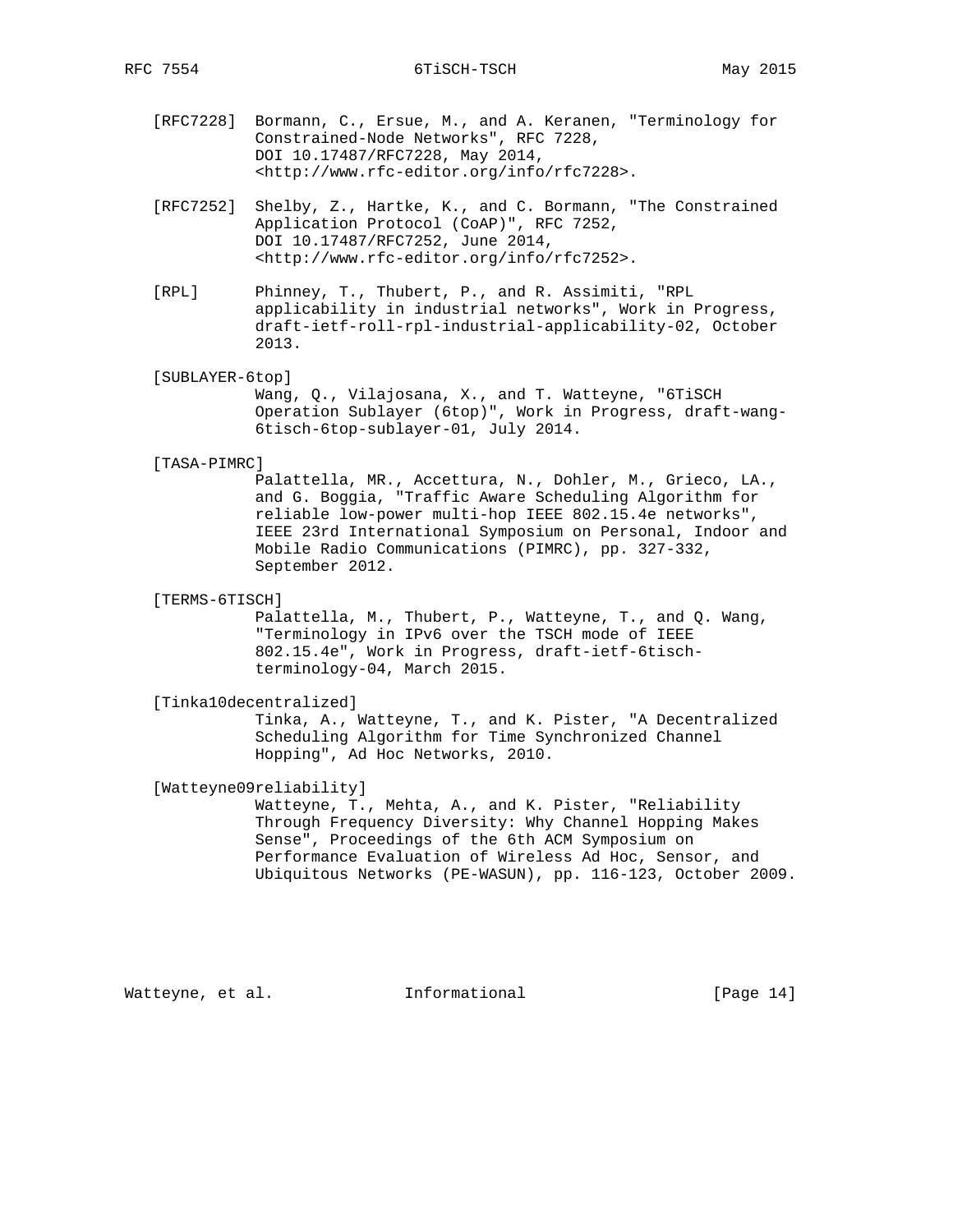Appendix A. TSCH Protocol Highlights

 This appendix gives an overview of the key features of the IEEE 802.15.4e TSCH amendment. It makes no attempt at repeating the standard, rather it focuses on the following:

- o Concepts that are sufficiently different from other IEEE 802.15.4 networking that they may need to be defined and presented precisely.
- o Techniques and ideas that are part of IEEE 802.15.4e and that might be useful for the work of the 6TiSCH WG.
- A.1. Time Slots

 All nodes in a TSCH network are synchronized. Time is sliced up into time slots. A time slot is long enough for a MAC frame of maximum size to be sent from node A to node B, and for node B to reply with an acknowledgment (ACK) frame indicating successful reception.

 The duration of a time slot is not defined by the standard. With radios that are compliant with IEEE 802.15.4 operating in the 2.4 GHz frequency band, a maximum-length frame of 127 bytes takes about 4 ms to transmit; a shorter ACK takes about 1 ms. With a 10 ms slot (a typical duration), this leaves 5 ms to radio turnaround, packet processing, and security operations.

### A.2. Slotframes

 Time slots are grouped into one of more slotframes. A slotframe continuously repeats over time. TSCH does not impose a slotframe size. Depending on the application needs, these can range from 10's to 1000's of time slots. The shorter the slotframe, the more often a time slot repeats, resulting in more available bandwidth, but also in a higher power consumption.

# A.3. Node TSCH Schedule

 A TSCH schedule instructs each node what to do in each time slot: transmit, receive, or sleep. The schedule indicates, for each scheduled (transmit or receive) cell, a channelOffset and the address of the neighbor with which to communicate.

Watteyne, et al. 1nformational 1999 [Page 15]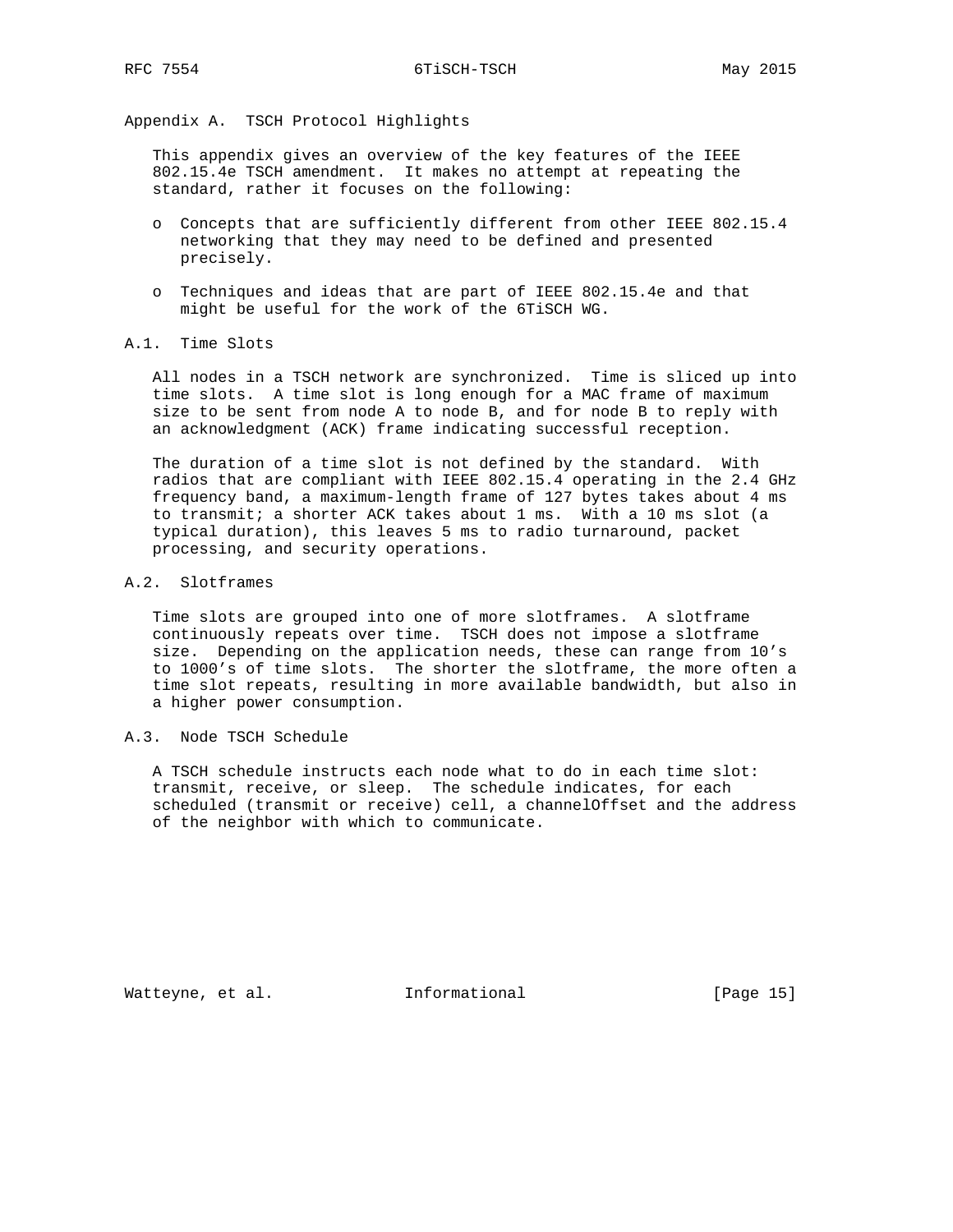Once a node obtains its schedule, it executes it:

- o For each transmit cell, the node checks whether there is a packet in the outgoing buffer that matches the neighbor written in the schedule information for that time slot. If there is none, the node keeps its radio off for the duration of the time slot. If there is one, the node can ask for the neighbor to acknowledge it, in which case it has to listen for the acknowledgment after transmitting.
- o For each receive cell, the node listens for possible incoming packets. If none is received after some listening period, it shuts down its radio. If a packet is received, addressed to the node, and passes security checks, the node can send back an acknowledgment.

 How the schedule is built, updated, and maintained, and by which entity, is outside of the scope of the IEEE 802.15.4e standard.

A.4. Cells and Bundles

 Assuming the schedule is well built, if node A is scheduled to transmit to node B at slotOffset 5 and channelOffset 11, node B will be scheduled to receive from node A at the same slotOffset and channelOffset.

 A single element of the schedule characterized by a slotOffset and channelOffset, and reserved for node A to transmit to node B (or for node B to receive from node A) within a given slotframe, is called a "scheduled cell".

 If there is a lot of data flowing from node A to node B, the schedule might contain multiple cells from A to B, at different times. Multiple cells scheduled to the same neighbor can be equivalent, i.e., the MAC layer sends the packet on whichever of these cells shows up first after the packet was put in the MAC queue. The union of all cells between two neighbors, A and B, is called a "bundle". Since the slotframe repeats over time (and the length of the slotframe is typically constant), each cell gives a "quantum" of bandwidth to a given neighbor. Modifying the number of equivalent cells in a bundle modifies the amount of resources allocated between two neighbors.

Watteyne, et al. 1nformational 1999 [Page 16]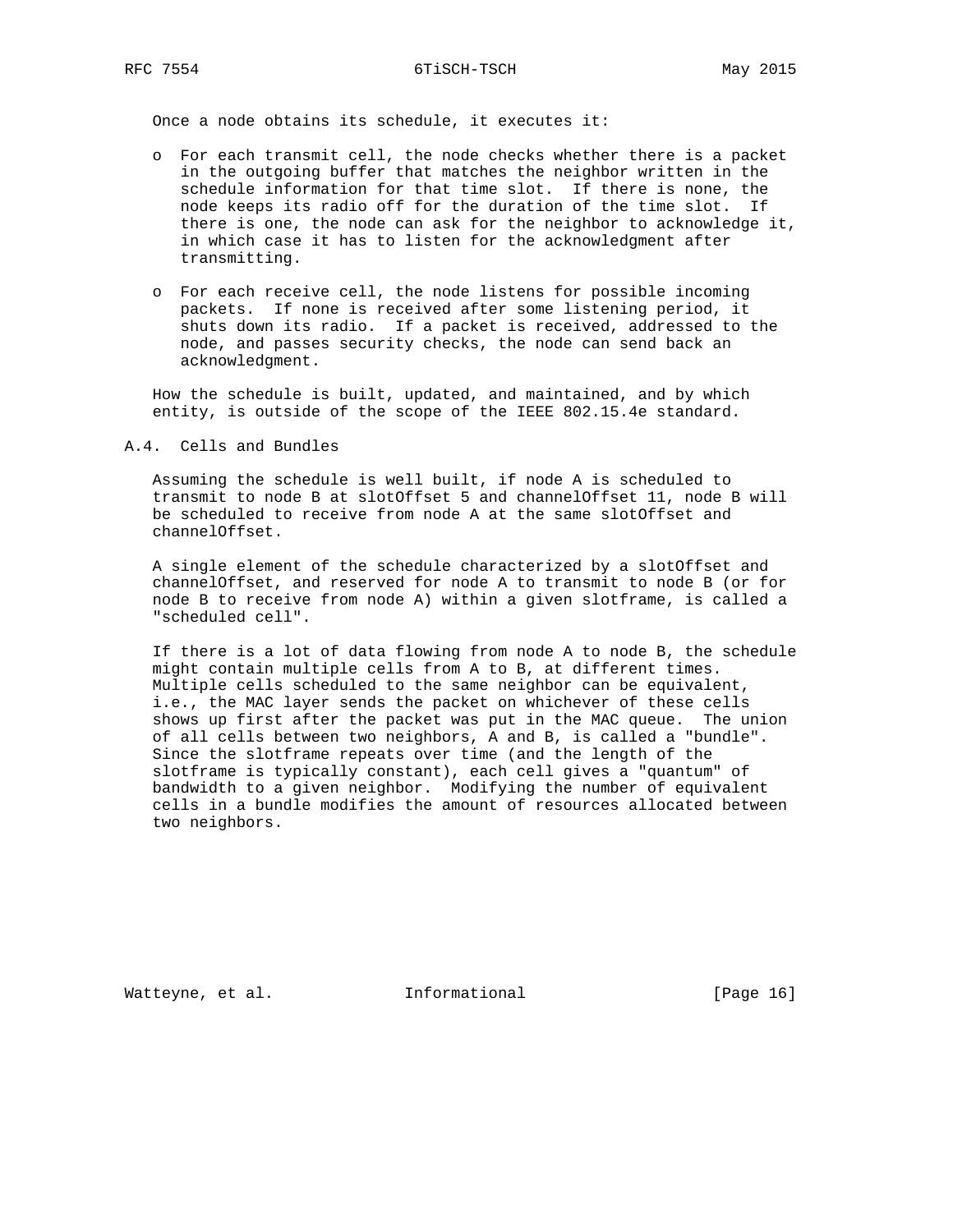# A.5. Dedicated vs. Shared Cells

 By default, each scheduled transmit cell within the TSCH schedule is dedicated, i.e., reserved only for node A to transmit to node B. IEEE 802.15.4e also allows a cell to be marked as shared. In a shared cell, multiple nodes can transmit at the same time, on the same frequency. To avoid contention, TSCH defines a backoff algorithm for shared cells.

 A scheduled cell can be marked as both transmitting and receiving. In this case, a node transmits if it has an appropriate packet in its output buffer, or listens otherwise. Marking a cell as [transmit, receive, shared] results in slotted-Aloha behavior.

### A.6. Absolute Slot Number

 TSCH defines a timeslot counter called Absolute Slot Number (ASN). When a new network is created, the ASN is initialized to 0; from then on, it increments by 1 at each timeslot. In detail:

 $ASN = (k*S+t)$ 

 where k is the slotframe cycle (i.e., the number of slotframe repetitions since the network was started), S the slotframe size, and t the slotOffset. A node learns the current ASN when it joins the network. Since nodes are synchronized, they all know the current value of the ASN, at any time. The ASN is encoded as a 5-byte number: this allows it to increment for hundreds of years (the exact value depends on the duration of a timeslot) without wrapping over. The ASN is used to calculate the frequency to communicate on and can be used for security-related operations.

#### A.7. Channel Hopping

 For each scheduled cell, the schedule specifies a slotOffset and a channelOffset. In a well-built schedule, when node A has a transmit cell to node B on channelOffset 5, node B has a receive cell from node A on the same channelOffset. The channelOffset is translated by both nodes into a frequency using the following function:

frequency =  $F \{ (ASN + channelOffset) mod nFreq \}$ 

 The function F consists of a lookup table containing the set of available channels. The value nFreq (the number of available frequencies) is the size of this lookup table. There are as many channelOffset values as there are frequencies available (e.g., 16 when using radios that are compliant with IEEE 802.15.4 at 2.4 GHz, when all channels are used). Since both nodes have the same

Watteyne, et al. 1nformational 1999 [Page 17]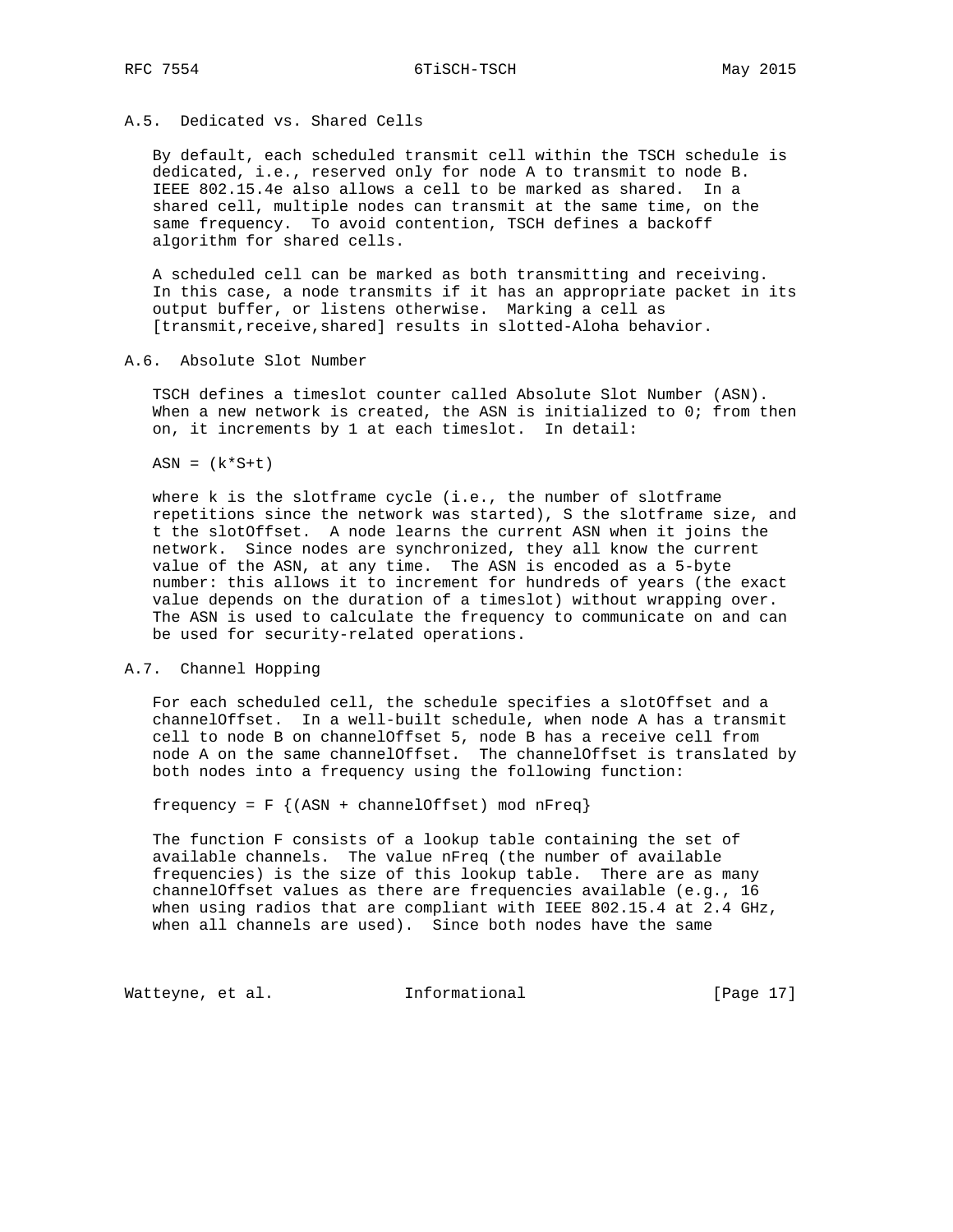### RFC 7554 6TiSCH-TSCH May 2015

 channelOffset written in their schedule for that scheduled cell, and the same ASN counter, they compute the same frequency. At the next iteration (cycle) of the slotframe, however, while the channelOffset is the same, the ASN has changed, resulting in the computation of a different frequency.

 This results in "channel hopping": even with a static schedule, pairs of neighbors "hop" between the different frequencies when communicating. A way of ensuring communication happens on all available frequencies is to set the number of timeslots in a slotframe to a prime number. Channel hopping is a technique known to efficiently combat multi-path fading and external interference [Watteyne09reliability].

### A.8. Time Synchronization

 Because of the slotted nature of communication in a TSCH network, nodes have to maintain tight synchronization. All nodes are assumed to be equipped with clocks to keep track of time. Yet, because clocks in different nodes drift with respect to one another, neighbor nodes need to periodically resynchronize.

 Each node needs to periodically synchronize its network clock to another node, and it also provides its network time to its neighbors. It is up to the entity that manages the schedule to assign an adequate time source neighbor to each node, i.e., to indicate in the schedule which neighbor is its "time source neighbor". While setting the time source neighbor, it is important to avoid synchronization loops, which could result in the formation of independent clusters of synchronized nodes.

 TSCH adds timing information in all packets that are exchanged (both data and ACK frames). This means that neighbor nodes can resynchronize to one another whenever they exchange data. In detail, two methods are defined in IEEE 802.15.4e (of 2012) for allowing a device to synchronize in a TSCH network: (i) Acknowledgment-based and (ii) Frame-based synchronization. In both cases, the receiver calculates the difference in time between the expected time of frame arrival and its actual arrival. In Acknowledgment-based synchronization, the receiver provides such information to the sender node in its acknowledgment. In this case, it is the sender node that synchronizes to the clock of the receiver. In Frame-based synchronization, the receiver uses the computed delta for adjusting its own clock. In this case, it is the receiver node that synchronizes to the clock of the sender.

Watteyne, et al. 1nformational 1999 [Page 18]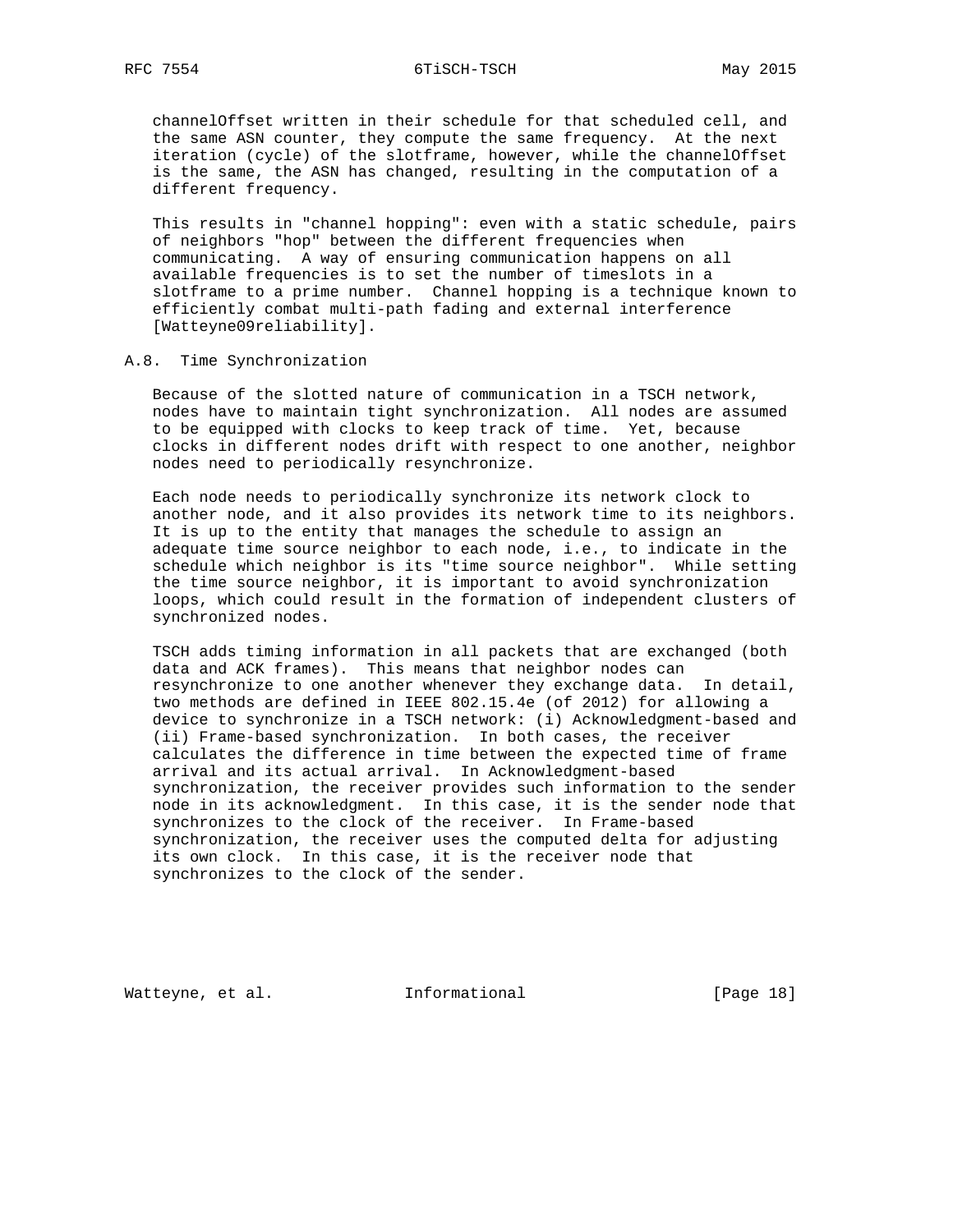RFC 7554 6TiSCH-TSCH 6TiSCH-TSCH

 Different synchronization policies are possible. Nodes can keep synchronization exclusively by exchanging EBs. Nodes can also keep synchronized by periodically sending valid frames to a time source neighbor and use the acknowledgment to resynchronize. Both methods (or a combination thereof) are valid synchronization policies; which one to use depends on network requirements.

#### A.9. Power Consumption

 There are only a handful of activities a node can perform during a timeslot: transmit, receive, or sleep. Each of these operations has some energy cost associated to them; the exact value depends on the hardware used. Given the schedule of a node, it is straightforward to calculate the expected average power consumption of that node.

### A.10. Network TSCH Schedule

 The schedule entirely defines the synchronization and communication between nodes. By adding/removing cells between neighbors, one can adapt a schedule to the needs of the application. Intuitive examples are:

- o Make the schedule "sparse" for applications where nodes need to consume as little energy as possible, at the price of reduced bandwidth.
- o Make the schedule "dense" for applications where nodes generate a lot of data, at the price of increased power consumption.
- o Add more cells along a multi-hop route over which many packets flow.

### A.11. Join Process

 Nodes already part of the network can periodically send EB frames to announce the presence of the network. These contain information about the size of the timeslot used in the network, the current ASN, information about the slotframes and timeslots the beaconing node is listening on, and a 1-byte join priority. The join priority field gives information to make a better decision of which node to join. Even if a node is configured to send all EB frames on the same channelOffset, because of the channel hopping nature of TSCH described in Appendix A.7, this channelOffset translates into a different frequency at different slotframe cycles. As a result, EB frames are sent on all frequencies.

Watteyne, et al. 1nformational 1917 [Page 19]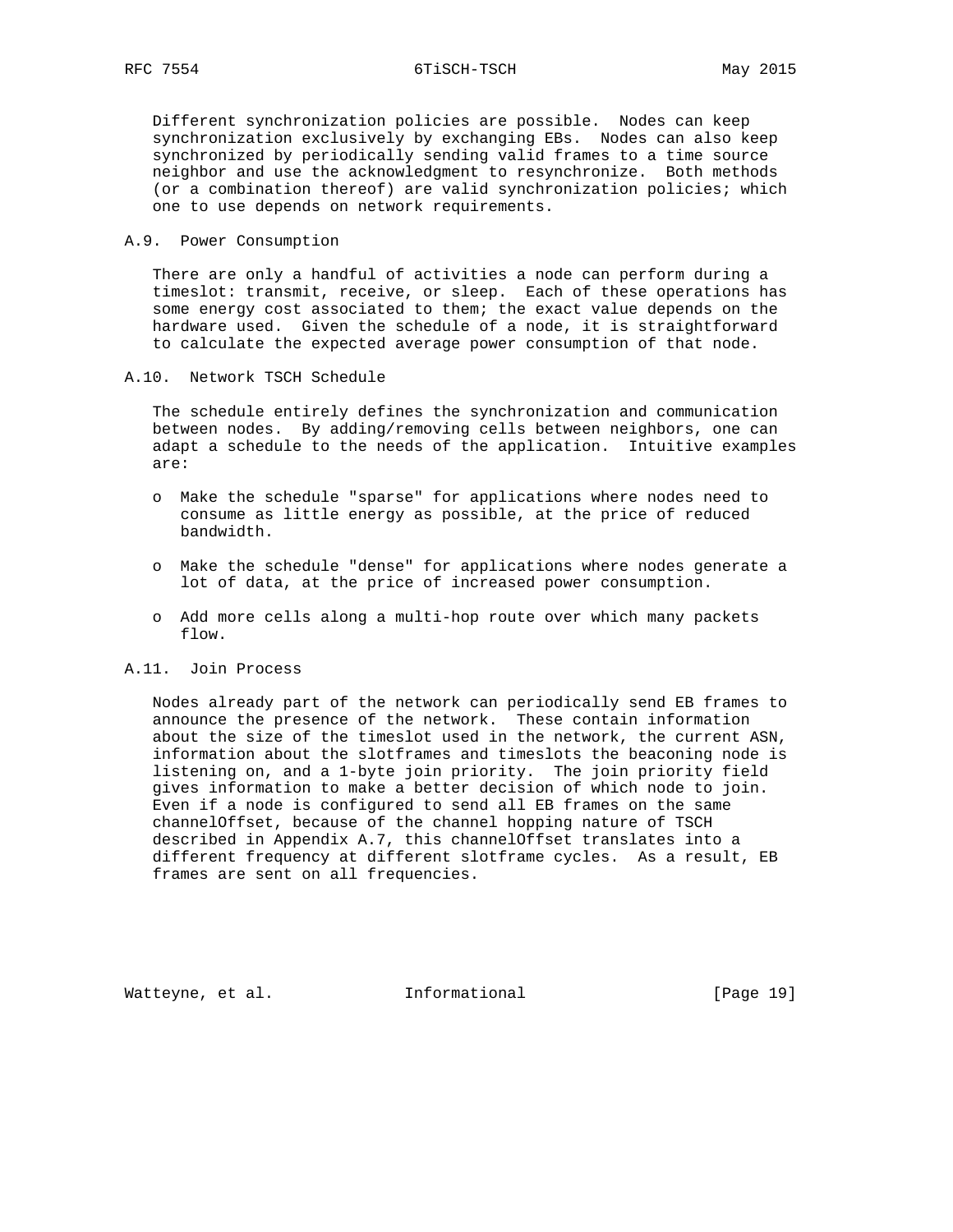A node wishing to join the network listens for EBs. Since EBs are sent on all frequencies, the joining node can listen on any frequency until it hears an EB. What frequency it listens on is implementation specific. Once it has received one or more EBs, the new node enables the TSCH mode and uses the ASN and the other timing information from the EB to synchronize to the network. Using the slotframe and cell information from the EB, it knows how to contact other nodes in the network.

 The IEEE 802.15.4e TSCH standard does not define the steps beyond this network "bootstrap".

A.12. Information Elements

 TSCH introduces the concept of Information Elements (IEs). An IE is a list of Type-Length-Value containers placed at the end of the MAC header. A small number of types are defined for TSCH (e.g., the ASN in the EB is contained in an IE), and an unmanaged range is available for extensions.

 A data bit in the MAC header indicates whether the frame contains IEs. IEs are grouped into Header IEs, consumed by the MAC layer and therefore typically invisible to the next higher layer, and Payload IEs, which are passed untouched to the next higher layer, possibly followed by regular payload. Payload IEs can therefore be used for the next higher layers of two neighbor nodes to exchange information.

### A.13. Extensibility

 The TSCH standard is designed to be extensible. It introduces the mechanisms as "building block" (e.g., cells, bundles, slotframes, etc.), but leaves entire freedom to the upper layer to assemble those. The MAC protocol can be extended by defining new Header IEs. An intermediate layer can be defined to manage the MAC layer by defining new Payload IEs.

Watteyne, et al. 1nformational 1999 [Page 20]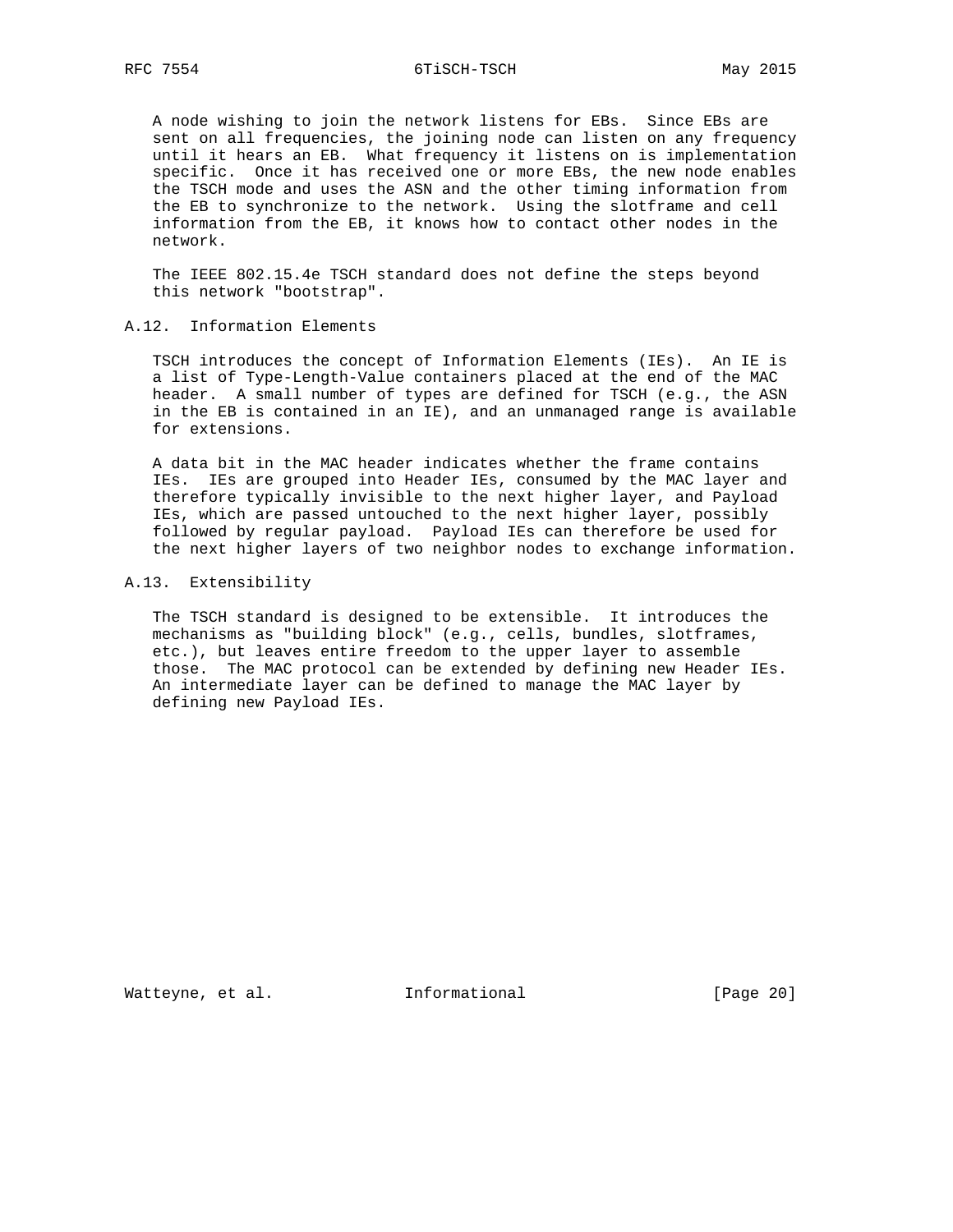Appendix B. TSCH Features

 This section details features of TSCH, which might be interesting for the work of the 6TiSCH WG. It does not define any requirements.

B.1. Collision-Free Communication

 TSCH allows one to design a schedule that yields collision-free communication. This is done by building the schedule with dedicated cells in such a way that at most, one node communicates with a specific neighbor in each slotOffset/channelOffset cell. Multiple pairs of neighbor nodes can exchange data at the same time, but on different frequencies.

B.2. Multi-Channel vs. Channel Hopping

 A TSCH schedule looks like a matrix of width "slotframe size", S, and of height "number of frequencies", nFreq. For a scheduling algorithm, cells can be considered atomic "units" to schedule. In particular, because of the channel hopping nature of TSCH, the scheduling algorithm should not worry about the actual frequency communication happens on, since it changes at each slotframe iteration.

B.3. Cost of (Continuous) Synchronization

 When there is traffic in the network, nodes that are communicating implicitly resynchronize using the data frames they exchange. In the absence of data traffic, nodes are required to synchronize to their time source neighbor(s) periodically not to drift in time. If they have not been communicating for some time (typically 30 s), nodes can exchange a dummy data frame to resynchronize. The frequency at which such messages need to be transmitted depends on the stability of the clock source and on how "early" each node starts listening for data (the "guard time"). Theoretically, with a 10 ppm clock and a 1 ms guard time, this period can be 100 s. Assuming this exchange causes the node's radio to be on for 5 ms, this yields a radio duty cycle needed to keep synchronized of 5 ms  $/$  100 s = 0.005%. While TSCH does require nodes to resynchronize periodically, the cost of doing so is very low.

## B.4. Topology Stability

 The channel hopping nature of TSCH causes links to be very "stable". Wireless phenomena such as multi-path fading and external interference impact a wireless link between two nodes differently on each frequency. If a transmission from node A to node B fails, retransmitting on a different frequency has a higher likelihood of

Watteyne, et al. 1nformational 1999 [Page 21]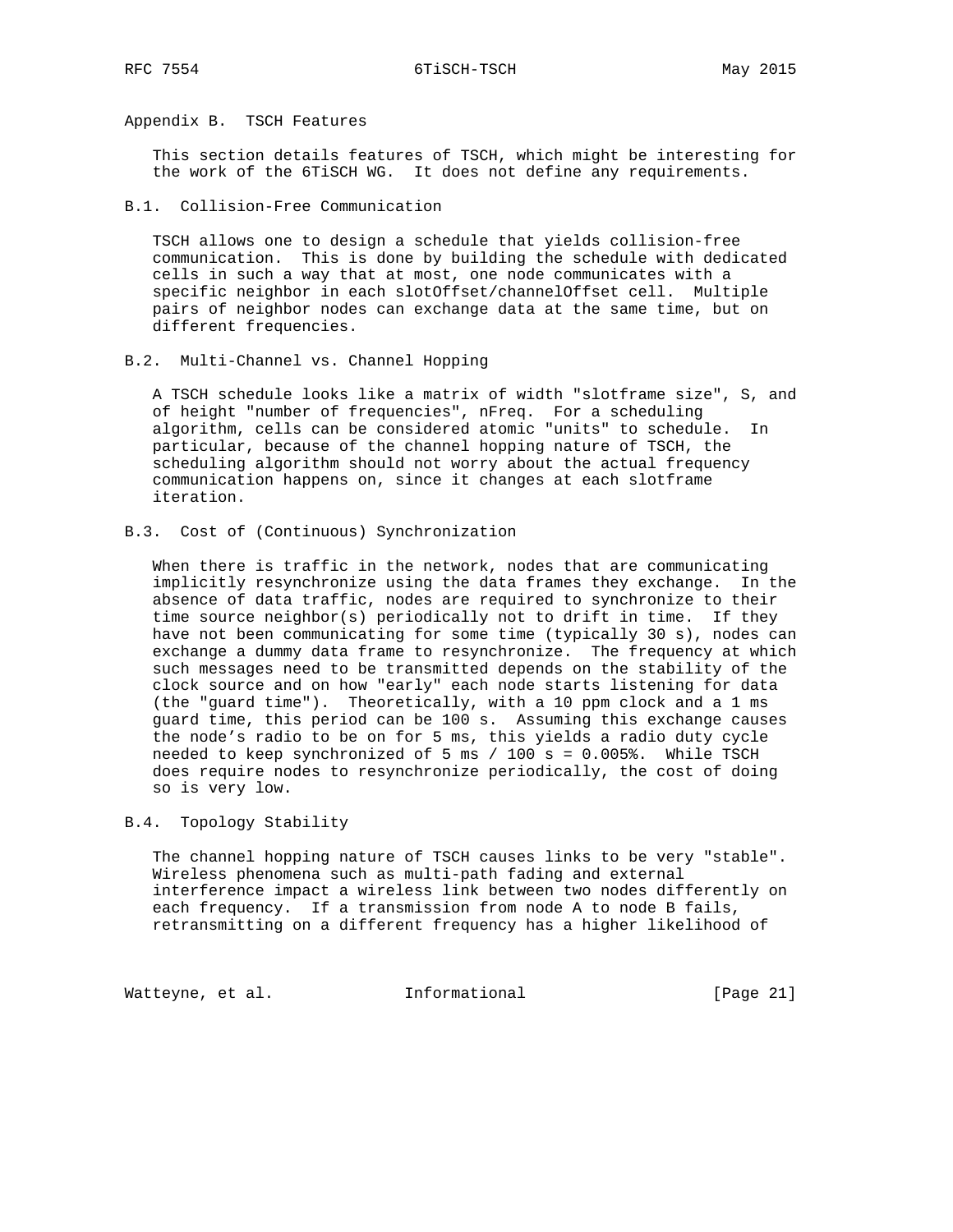RFC 7554 6TiSCH-TSCH 6TiSCH-TSCH

 succeeding that retransmitting on the same frequency. As a result, even when some frequencies are "behaving bad", channel hopping "smoothens" the contribution of each frequency, resulting in more stable links and therefore a more stable topology.

# B.5. Multiple Concurrent Slotframes

 The TSCH standard allows for multiple slotframes to coexist in a node's schedule. It is possible that, at some timeslot, a node has multiple activities scheduled (e.g., transmit to node B on slotframe 2, receive from node C on slotframe 1). To handle this situation, the TSCH standard defines the following precedence rules:

- 1. Transmissions take precedence over receptions;
- 2. Lower slotframe identifiers take precedence over higher slotframe identifiers.

 In the example above, the node would transmit to node B on slotframe 2.

### Acknowledgments

 Special thanks to Dominique Barthel, Patricia Brett, Guillaume Gaillard, Pat Kinney, Ines Robles, Timothy J. Salo, Jonathan Simon, Rene Struik, and Xavi Vilajosana for reviewing the document and providing valuable feedback. Thanks to the IoT6 European Project (STREP) of the 7th Framework Program (Grant 288445).